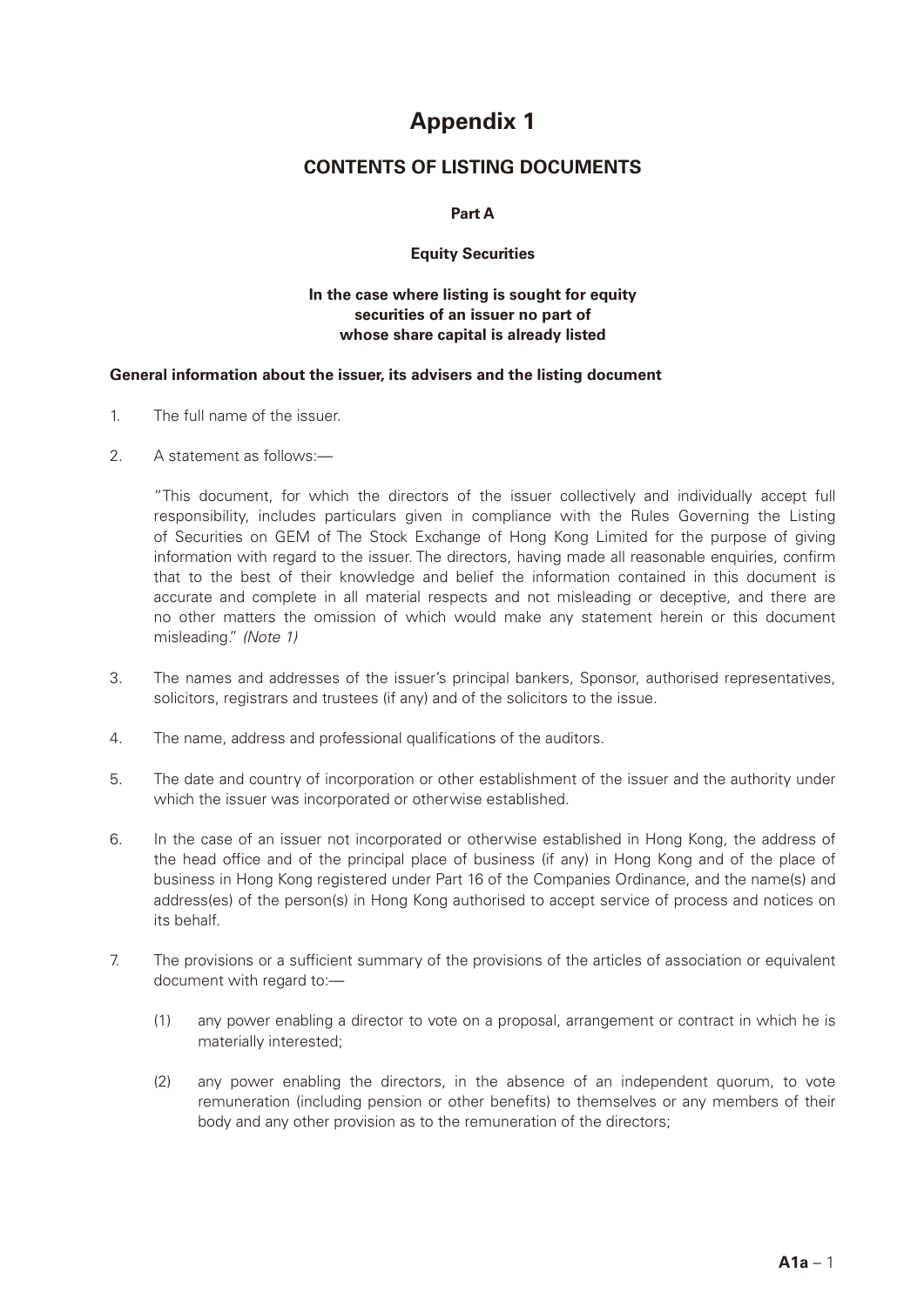- (3) borrowing powers exercisable by the directors and how such borrowing powers can be varied;
- (4) retirement or non-retirement of directors under an age limit;
- (5) directors' qualification shares;
- (6) changes in capital;
- (7) any time limit after which entitlement to dividend lapses and an indication of the party in whose favour the lapse operates;
- (8) arrangements for transfer of the securities and (where permitted) any restrictions on their free transferability; and
- (9) any restriction on ownership of securities of the issuer.
- 8. (1) The name of any promoter. If the promoter is a company, a statement of its issued share capital, the amount paid up thereon, the date of its incorporation or other establishment, the names of its directors, bankers and auditors, and such other particulars as the Exchange thinks necessary in connection therewith. *(Note 2)*
	- (2) Particulars of any cash, securities or other benefit paid, allotted or given within the 2 years immediately preceding the issue of the listing document, or proposed to be paid, allotted or given, to any promoter and the consideration for such payment, allotment or other benefit.
- 9. Where the listing document includes a statement purporting to be made by an expert, a statement:—
	- (1) specifying the qualifications of such expert and whether such expert has any shareholding in any member of the group or the right (whether legally enforceable or not) to subscribe for or to nominate persons to subscribe for securities in any member of the group, and, if so, a full description thereof;
	- (2) that the expert has given and has not withdrawn his written consent to the issue of the listing document with the expert's statement included in the form and context in which it is included; and
	- (3) of the date on which the expert's statement was made and whether or not it was made by the expert for incorporation in the listing document.
- 10. Where relevant, in the absence of a statement that estate duty indemnities have been given, a statement that the directors have been advised that no material liability for estate duty would be likely to fall upon any member of the group. (The Exchange may require any such indemnities to be supported by continuing guarantees.)
- 11. Particulars of any other stock exchange on which any part of the equity or debt securities of the issuer is listed or dealt in or on which listing or permission to deal is being or is proposed to be sought, and particulars of the dealing and settlement arrangements on each such exchange and between such exchanges, or an appropriate negative statement.
- 12. Particulars of any arrangement under which future dividends are waived or agreed to be waived.
- 13. Particulars of any commissions, discounts, brokerages or other special terms granted within the 24 months immediately preceding the issue of the listing document in connection with the issue or sale of any capital of any member of the group, together with the names of any directors or proposed directors, promoters or experts (as named in the listing document) who received any such payment or benefit and the amount or rate of the payment or benefit they received, or an appropriate negative statement. *(Notes 3 and 9)*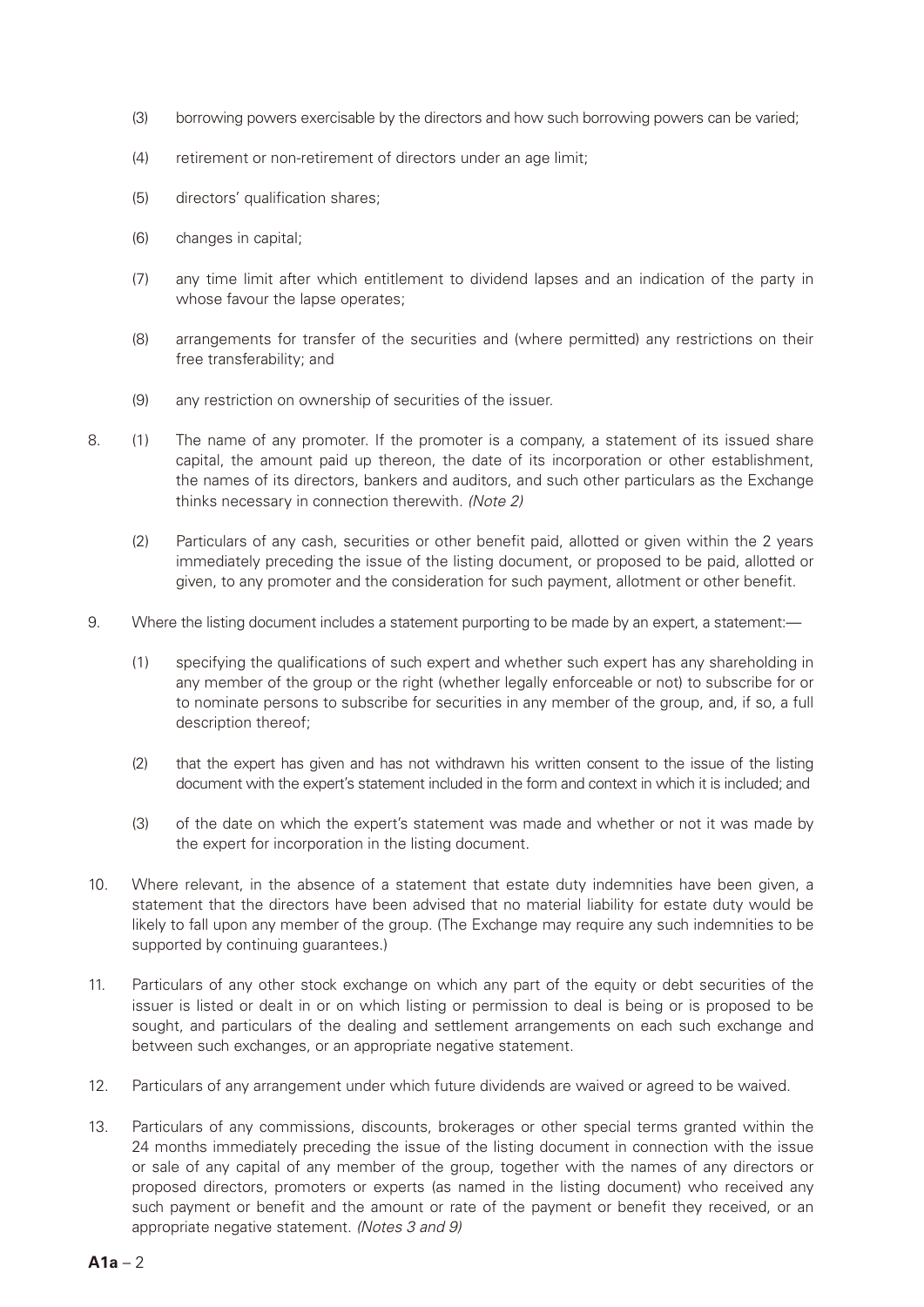#### 13A. [Repealed 1 January 2009]

## **Information about the securities for which listing is sought and the terms and conditions of their issue and distribution**

- 14. (1) A statement that application has been or will be made to the Exchange for listing of and permission to deal in the securities.
	- (2) A statement that all necessary arrangements have been made enabling the securities to be admitted into CCASS;
	- (3) A statement to the effect that dealings in securities of the issuer may be settled through CCASS and that investors should seek the advice of their stockbroker or other professional adviser for details of those settlement arrangements and how such arrangements will affect their rights and interests; and
	- (4) A statement of the minimum prescribed percentage applicable to the securities pursuant to rule 11.23. If the minimum prescribed percentage cannot be determined as at the date of the document, an indicative range should be provided.
- 15. (1) The nature and amount of the issue including the number (or, if not yet determinable, the minimum and maximum number) of securities which have been or will be created and/or issued and a full description of, including a summary of the terms attaching to, the securities for which listing is sought.
	- (2) Whether or not, and if so to what extent, the issue has been underwritten and, if not fully underwritten, the minimum amount of capital, if any, which the issuer must raise for the issue to proceed. (See also paragraph 48).
	- (3) The following information concerning the terms and conditions of the issue and distribution, public or private, of the securities in respect of which the application for listing is made where such issue or distribution is being effected in conjunction with the issue of the listing document or has been effected within the 12 months preceding the issue of the listing document:—
		- (a) full details of the basis on which securities are to be offered including the total amount of the public or private issue and the number of securities offered, where applicable, by category and full details of the basis on which shares are to be allocated having regard to the provisions of rules 13.01 and 13.02;
		- (b) if public or private issues or placings are being made simultaneously on markets within and outside Hong Kong and if a tranche has been or is being reserved for certain of those markets, an indication of any such tranche;
		- (c) the issue price or offer price of each security, stating the nominal value of each security;
		- (d) the methods of payment of the issue or offer price;
		- (e) the procedure for the exercise of any right of pre-emption and the transferability of subscription rights;
		- (f) the period during which the issue or offer of securities will remain open after issue of the listing document, the date and time of the opening of the subscription list, and the names of the receiving bankers; (Note 5)
		- (g) the methods of and time limits for delivery of the securities and a statement whether temporary documents of title will be issued;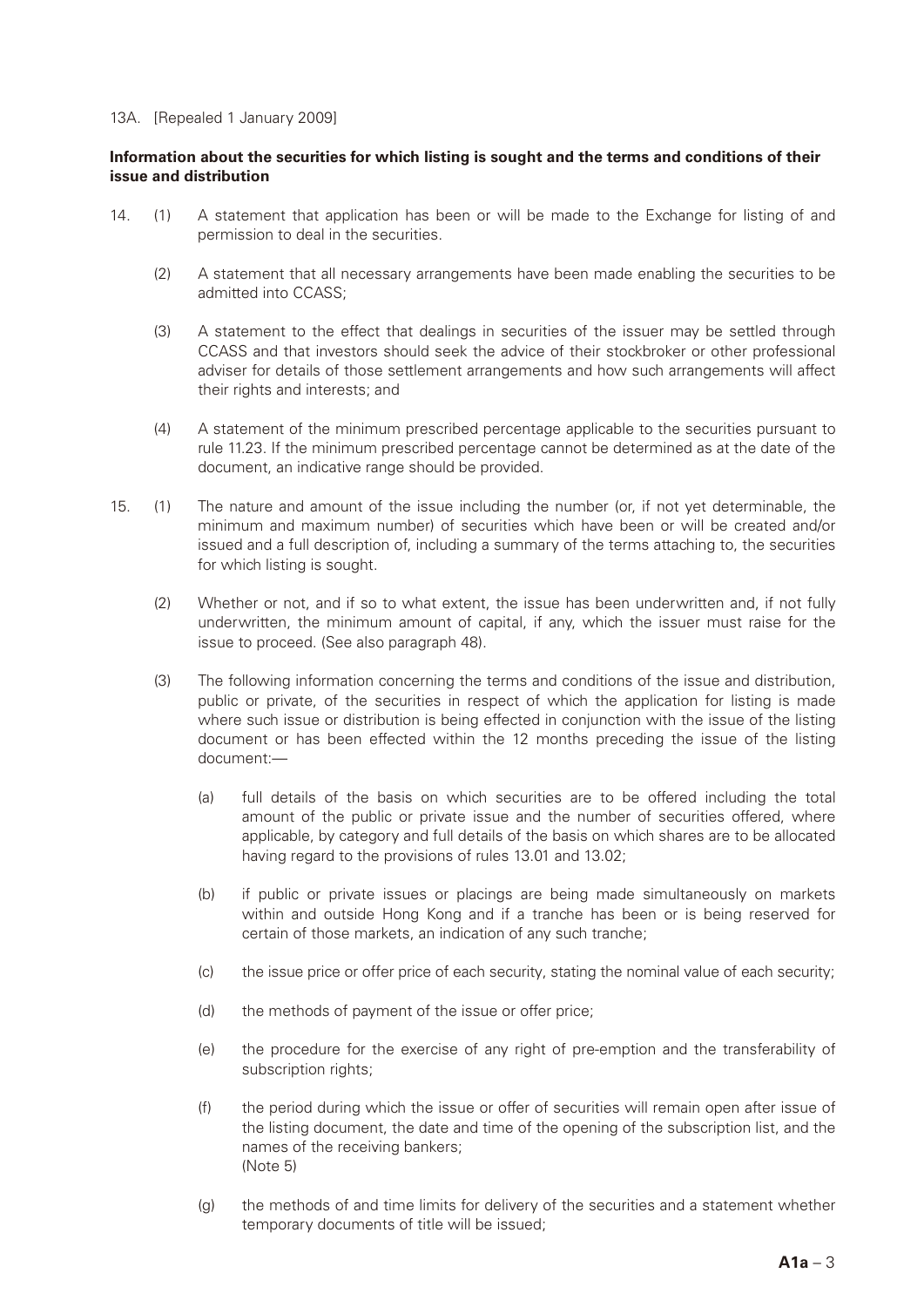- (h) in the case of the issue being partly/fully underwritten, the names, addresses and descriptions of the persons underwriting the issue for the issuer and, where not all of the issue is underwritten, a statement of the portion not covered;
- (i) details of any clauses in the underwriting agreement (if any) which may affect the obligations of the underwriter under the underwriting agreement after the opening of the issue;
- (j) in the case of an offer for sale of securities, the names, addresses and descriptions of the vendor(s) of the securities or, if there are more than ten vendors, such details of the ten principal vendors and a statement of the number of other vendors and particulars of any beneficial interest possessed by any director of the issuer in any securities so offered for sale; and
- (k) the date or approximate date on which it is expected that the results of an offer for subscription or offer for sale and the basis of allotment will be published on the Exchange's website as required by rule 16.13 and the newspaper (if any) in which the announcement is expected to appear and the date or appropriate date on which it is expected that the results of a placing will be published on the Exchange's website as required by rule 16.16.
- 16. Where listing is sought for securities with a fixed dividend, particulars of the profits cover for dividend.
- 17. Where the securities for which listing is sought were issued for cash within the 24 months immediately preceding the issue of the listing document, or will be issued for cash, a statement or an estimate of the net proceeds of the issue and a detailed statement as to how such proceeds were or are intended to be applied. *(Note 8)*
- 18. Where listing is sought for options, warrants or similar rights to subscribe or purchase equity securities:—
	- (1) the maximum number of securities which could be issued on exercise of such rights;
	- (2) the period during which such rights may be exercised and the date when this right commences;
	- (3) the amount payable on the exercise of such rights;
	- (4) the arrangements for transfer or transmission of such rights;
	- (5) the rights of the holders on the liquidation of the issuer;
	- (6) the arrangements for the variation in the subscription or purchase price or number of securities to take account of alterations to the share capital of the issuer;
	- (7) the rights (if any) of the holders to participate in any distributions and/or offers of further securities made by the issuer; and
	- (8) a summary of any other material terms of the options, warrants or similar rights.
- 19. Where listing is sought for convertible equity securities:—
	- (1) information concerning the nature of the equity securities to which the convertible equity securities relate and the rights attaching thereto; and
	- (2) the conditions of and procedures for conversion, exchange, subscription or purchase and details of the circumstances in which they may be amended.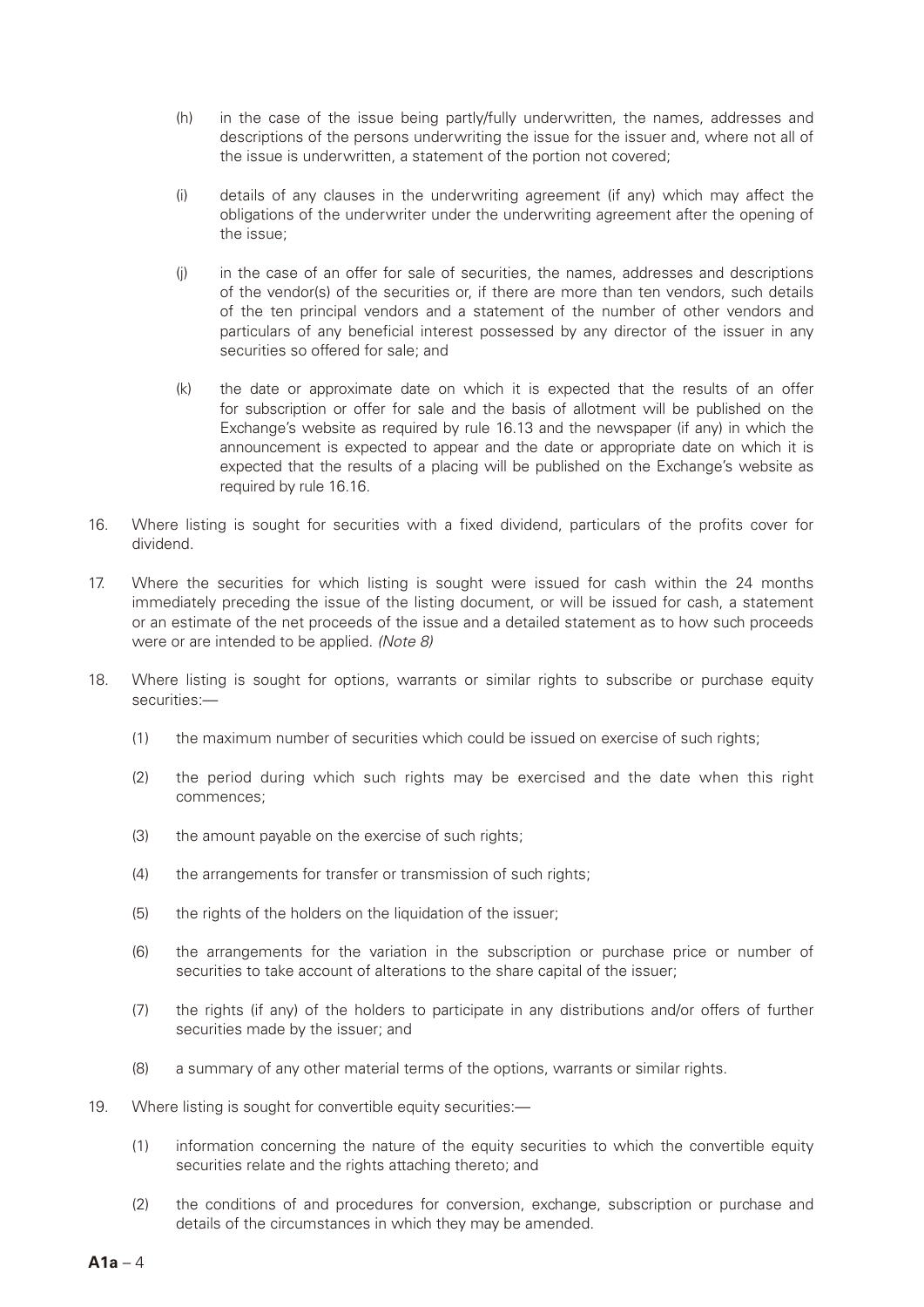- 20. (1) Particulars of any preliminary expenses incurred or proposed to be incurred and by whom the same are payable. *(Note 2)*
	- (2) The amount or estimated amount of the expenses of the issue and of the application for listing so far as the same are not included in the statement of preliminary expenses and by whom the same are payable.
- 21. A statement of the net tangible asset backing for each class of security for which listing is sought, after making allowance for any new securities to be issued, as detailed in the listing document. *(Note 11)*
- 22. If known, the date on which dealings will commence.

#### **Information about the issuer's capital**

- 23. (1) The authorised share capital of the issuer, the amount issued or agreed to be issued, the amount paid up, the nominal value and a description of the shares.
	- (2) The amount of any outstanding convertible debt securities and particulars of the conditions governing and the procedures for conversion, exchange or subscription of such securities.
- 24. Particulars of and the number of founder or management or deferred shares, if any, and the nature and extent of the interest of the holders in the property and profits of the group.
- 25. (1) The voting rights of shareholders.
	- (2) If there is more than 1 class of shares, the rights of each class of shares as regards voting, dividend, capital, redemption, and the creation or issue of further shares ranking in priority to or pari passu with each class other than the lowest ranking equity.
	- (3) A summary of the consents necessary for the variation of such rights.
- 26. Particulars of any alterations in the capital of any member of the group within the 2 years immediately preceding the issue of the listing document, including:—
	- (1) where any such capital has been issued or is proposed to be issued as fully or partly paid up otherwise than in cash, particulars of the consideration for which the same has been or is proposed to be issued and in the latter case the extent to which they are so paid up; and
	- (2) where any such capital has been issued or is proposed to be issued for cash, particulars of the price and terms upon which the same has been or is proposed to be issued, details of any discounts or other special terms granted and (if not already fully paid) the dates when any instalments are payable with the amount of all calls or instalments in arrear, or an appropriate negative statement. *(Note 3)*
- 27. Particulars of any capital of any member of the group which is under option, or agreed conditionally or unconditionally to be put under option, including the consideration for which the option was or will be granted and the price and duration of the option, and the name and address of the grantee, or an appropriate negative statement. *(Note 3)*

Provided that where options have been granted or agreed to be granted to all the members or debenture holders or to any class thereof, or to participants under a share option scheme, it shall be sufficient, so far as the names and addresses are concerned, to record that fact without giving the names and addresses of the grantees.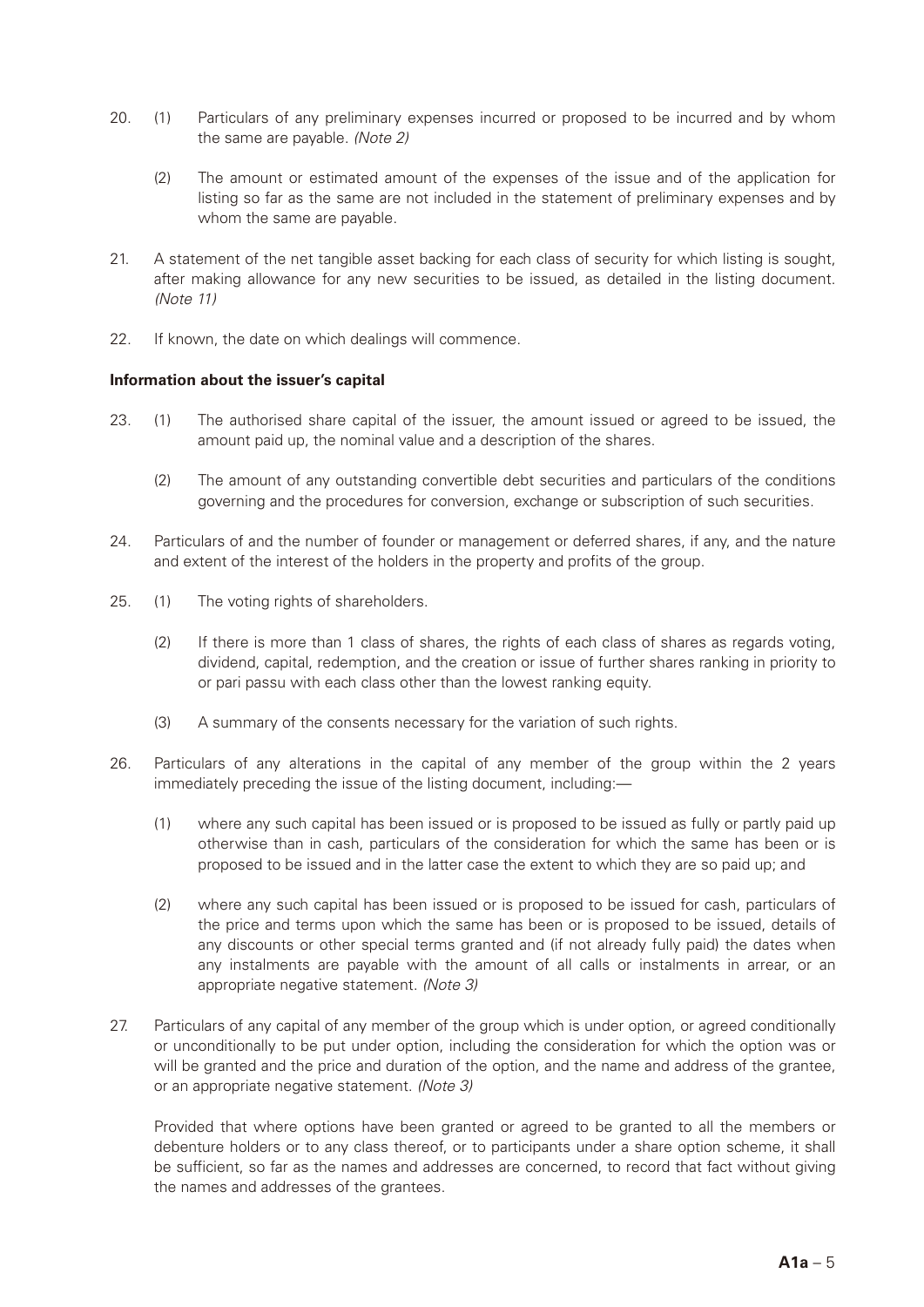27A. Details of any controlling shareholder of the issuer, including the name or names of any such controlling shareholder, the amount of its or their interest in the share capital of the issuer and a statement explaining how the issuer is satisfied that it is capable of carrying on its business independently of the controlling shareholder (including any close associate thereof) after listing, and particulars of the matters that it relied on in making such statement.

#### **General information about the group's activities**

- 28. (1) (a) the general nature of the business of the group and, in cases where 2 or more activities are carried on which are material in terms of profits or losses, assets employed or any other factor, such figures and explanation as are necessary to demonstrate the relative importance of each such activity and details of the main categories of products sold and/or services performed. A commentary should be provided on this information covering changes in each such activity, developments within each such activity and their effects on the results of that activity. It should also include changes in market conditions, new products and services introduced or announced and their impact on the group's performance, changes in market share or position and changes in revenue and margins. If the group trades outside the country of incorporation or other establishment of the issuer a statement showing a geographical analysis of its trading operations. Where a material proportion of the group's assets are situated outside the country of incorporation or other establishment of the issuer, a statement giving the best practicable indication of the amount and situation of such assets and the amount of the assets situated in Hong Kong. *(Note 4)*
	- (b) additional information in respect of major customers (meaning, other than in relation to consumer goods or services, the ultimate customer, and in relation to consumer goods or services the ultimate wholesaler or retailer as the case may be) and suppliers (meaning the ultimate supplier of items which are not of a capital nature) as follows:—
		- (i) a statement of the percentage of purchases attributable to the group's largest supplier;
		- (ii) a statement of the percentage of purchases attributable to the group's 5 largest suppliers combined;
		- (iii) a statement of the percentage of revenue from sales of goods or rendering of services attributable to the group's largest customer;
		- (iv) a statement of the percentage of revenue from sales of goods or rendering of services attributable to the group's 5 largest customers combined;
		- (v) a statement of the interests of any of the directors; their close associates; or any shareholder (which to the knowledge of the directors owns more than 5 per cent of the number of issued shares of the issuer) in the suppliers or customers disclosed under (i) to (iv) above or if there are no such interests a statement to that effect;
		- (vi) in the event that the percentage which would fall to be disclosed under (ii) above is less than 30, a statement of that fact shall be given and the information required in (i), (ii) and (v) (in respect of suppliers) may be omitted; and
		- (vii) in the event that the percentage which would fall to be disclosed under (iv) above is less than 30, a statement of that fact shall be given and the information required in (iii), (iv) and (v) (in respect of customers) may be omitted.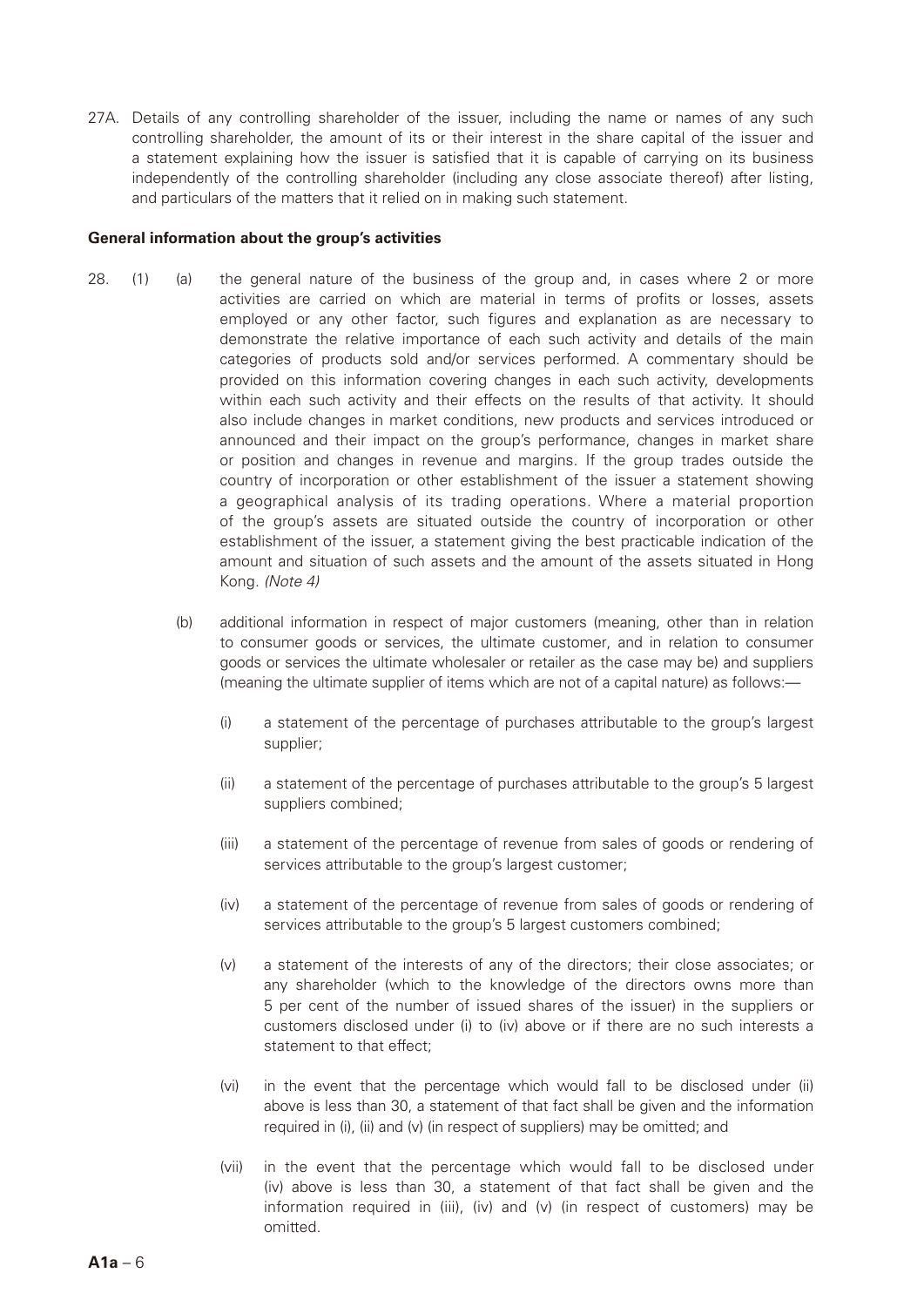Sub-paragraph 28(1)(b) applies to all issuers whose businesses comprise, in whole or in part, the supply of goods or services of whatever nature, and in the case of service references to customers includes the clients of such issuers.

In relation to consumer goods, references to customers are to the ultimate wholesaler or retailer, except when the issuer's business incorporates the wholesaling or retailing operation. In all other cases references to customers are to ultimate customer.

References to suppliers are primarily to those who provide goods or services which are specific to an issuer's business and which are required on a regular basis to enable the issuer to continue to supply or service its customers. Suppliers of goods and services which are freely available from a range of suppliers at similar prices or which are otherwise freely available (such as utilities) are excluded. In particular, it is recognised that an obligation on issuers who are providers of financial services (such as banks and insurance companies) to give information about suppliers would be of limited or no value, and there is therefore no disclosure requirement in respect of suppliers to such issuers.

The Exchange must be consulted if there is any doubt about the application of subparagraph 28(1)(b). *(Note 9)*

- (2) If the issuer is a member of a group, a brief description of that group covering the issuer's position within that group and, if a subsidiary, the names of and the number of shares held (directly or indirectly) by each holding company of the issuer.
- (3) Particulars of any contracts for the hire or hire purchase of plant to or by any member of the group for a period of over 1 year which are substantial in relation to the group's business.
- (4) Particulars of any trade marks, patents or other intellectual or industrial property rights which are material in relation to the group's business and, where such factors are of fundamental importance to the group's business or profitability, a statement regarding the extent to which the group is dependent on such factors.
- (5) Information concerning the policy of the group on the research and development of new products and processes over the past 24 months where significant.
- (6) Particulars of any interruptions in the business of the group which may have or have had a significant effect on the financial position in the last 24 months.
- (7) The number of people employed by the group and changes therein in the last 24 months, if such changes are material in the context of the group, with, if possible a breakdown of persons employed by main category of activity. Details of the remuneration of employees, remuneration policies, bonus and share option schemes and training schemes should be provided where relevant.
- (8) Particulars, including location, of the principal investments (if any), including such investments as new plant, factories and research and development, being made or planned by the group. *(Note 3)*
- 29. (1) In regard to every company the whole of, or a substantial proportion of, whose capital is held or intended to be held (either directly or indirectly) by the issuer, or whose profits or assets make or will make a material contribution to the figures in the accountants' report or the next published accounts, particulars of the name, date and country of incorporation or other establishment, whether public or private, general nature of business, issued capital and the proportion thereof held or intended to be held.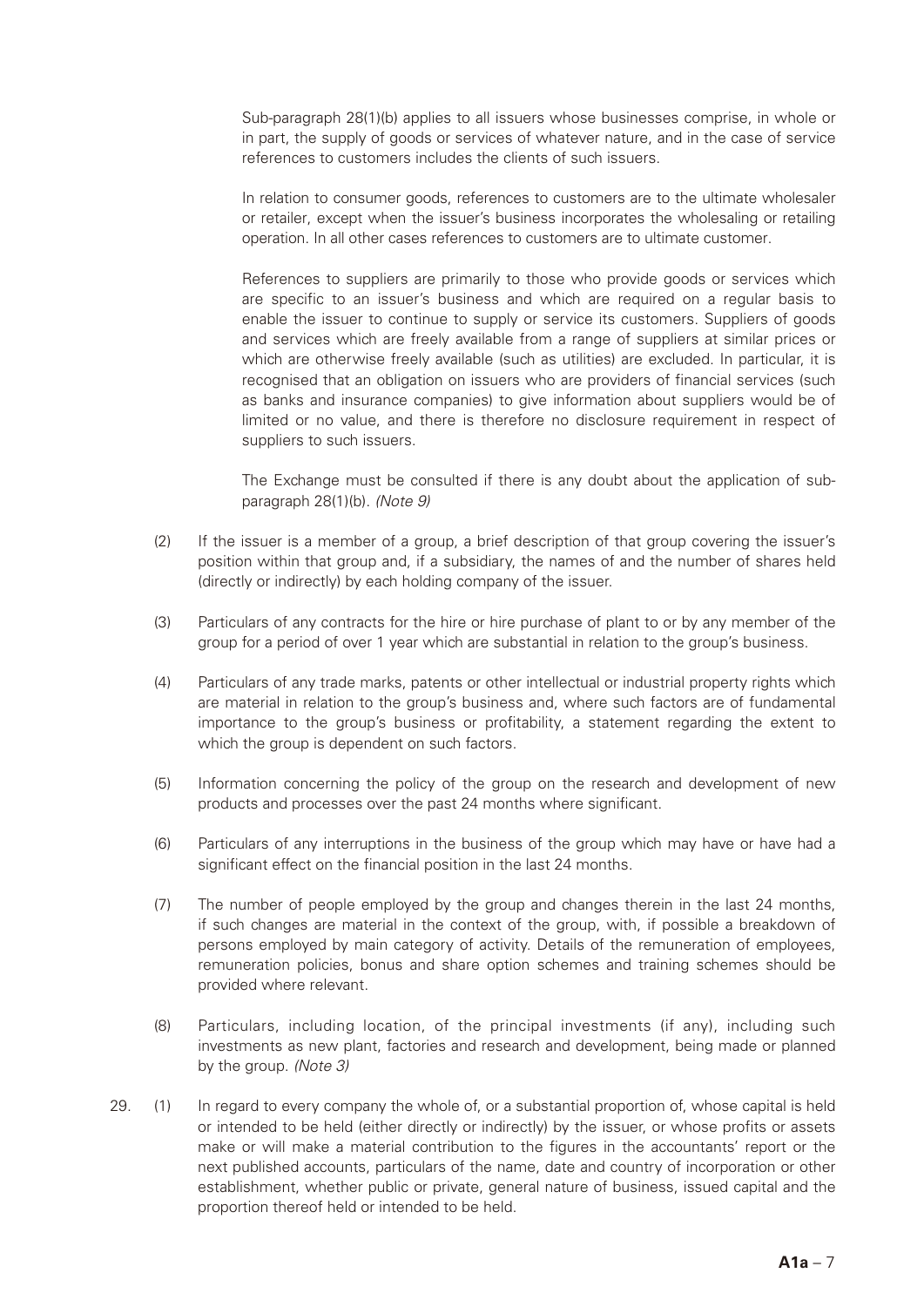- (2) In regard to the group, particulars of the location of the principal establishments. *(Note 3)*
- 30. In the case of an introduction, a statement that no change in the nature of the business is in contemplation.
- 31. (1) Particulars of any restriction affecting the remittance of profits or repatriation of capital into Hong Kong from outside Hong Kong.
	- (2) A statement of whether or not any issuer that is an overseas issuer will have sufficient foreign exchange to pay forecasted or planned dividends and to meet its foreign exchange liabilities as they become due, with particulars of the anticipated sources of foreign exchange. If an overseas issuer has no exposure to foreign exchange liabilities, a negative statement to that effect.

#### **Financial information about the group and the prospects of the group**

- 32. A statement as at the most recent practicable date (which must be stated) of the following on a consolidated basis if material:—
	- (1) the total amount of any debt securities of the group issued and outstanding, and authorised or otherwise created but unissued, and term loans, distinguishing between guaranteed, unguaranteed, secured (whether the security is provided by the issuer or by third parties) and unsecured, or an appropriate negative statement;
	- (2) the total amount of all other borrowings or indebtedness in the nature of borrowing of the group including bank overdrafts and liabilities under acceptances (other than normal trade bills) or acceptance credits or hire purchase commitments, distinguishing between guaranteed, unguaranteed, secured and unsecured borrowings and debt, or an appropriate negative statement;
	- (3) all mortgages and charges of the group, or an appropriate negative statement; and
	- (4) the total amount of any contingent liabilities or guarantees of the group, or an appropriate negative statement.
	- (5) a commentary on:—
		- (a) the group's liquidity and financial resources. This may include comments on the level of borrowings at the end of the period under review; the seasonality of borrowing requirements and the maturity profile of borrowings and committed borrowing facilities. Reference may also be made to the funding requirements for capital expenditure commitments and authorisations; and

Intra-group liabilities should normally be disregarded, a statement to that effect being made where necessary. *(Notes 3 and 4)*

33. (1) A statement showing the revenue of the group during the 2 financial years immediately preceding the issue of the listing document which should contain an explanation of the method used for computation of such revenue and a reasonable breakdown between the more important trading activities. In the case of a group, intra-group sales should be excluded.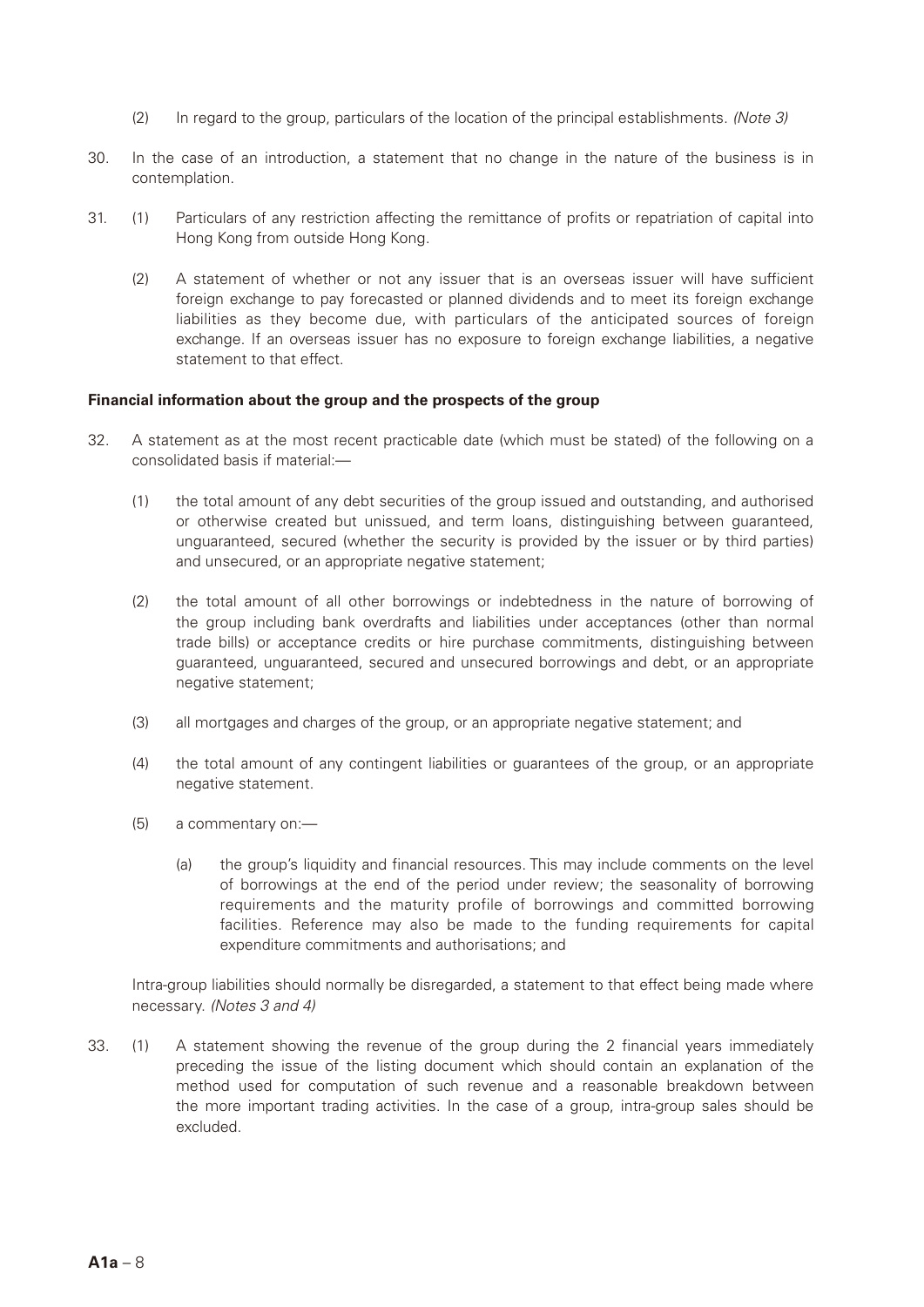- (2) The following information in respect of directors' emoluments:—
	- (a) the aggregate of the directors' fees for each of the 2 financial years immediately preceding the issue of the listing document;
	- (b) the aggregate of the directors' basic salaries, housing allowances, other allowances and benefits in kind for each of the 2 financial years immediately preceding the issue of the listing document;
	- (c) the aggregate of contributions to pension schemes for directors or past directors for each of the 2 financial years immediately preceding the issue of the listing document;
	- (d) the aggregate of bonuses paid to or receivable by the directors which are discretionary or are based on the issuer's, the group's or any member of the group's performance (excluding amounts disclosed in (e) and (f) below) for each of the 2 financial years immediately preceding the issue of the listing document;
	- (e) the aggregate of amounts paid to or receivable by the directors for each of the 2 financial years immediately preceding the issue of the listing document as an inducement to join or upon joining the issuer;
	- (f) the aggregate of compensation paid to or receivable by the directors or past directors for each of the 2 financial years immediately preceding the issue of the listing document for the loss of office as a director of any member of the group or of any other office in connection with the management of the affairs of any member of the group distinguishing between contractual and other payments (excluding amounts disclosed in (b) to (e) above); and
	- (g) particulars of any arrangement under which a director has waived or agreed to waive any emoluments for each of the 2 financial years immediately preceding the issue of the listing document.

Sub-paragraphs (b) to (f) inclusive require an analysis of the amounts which must be disclosed in the accounts of an issuer incorporated in Hong Kong under the provisions of section 383(1)(a) to (c) (inclusive) of the Companies Ordinance. The requirements of section 383(1)(a) to (c) (inclusive) have, for the purposes of the GEM Listing Rules, been applied to issuers incorporated or otherwise established outside Hong Kong.

Where a director is contractually entitled to bonus payments which are fixed in amount such payments are more in the nature of basic salary and accordingly must be disclosed under sub-paragraph (b) above.

In addition to discretionary bonus payments, all bonus payments to which a director is contractually entitled and are not fixed in amount, together with the basis upon which they are determined must be disclosed under sub-paragraph (d) above.

The information required pursuant to sub-paragraph (2) above must be analysed by individual director or past director and such that it is apparent as to which are the independent nonexecutive directors (if any) (but without any obligation to disclose any individual by name). *(Note 9)*

(3) Additional information in respect of those 5 individuals whose emoluments (excluding amounts paid or payable by way of commissions on sales generated by the individual) were the highest in the issuer or the group for the year. Where all 5 of these individuals are directors of the issuer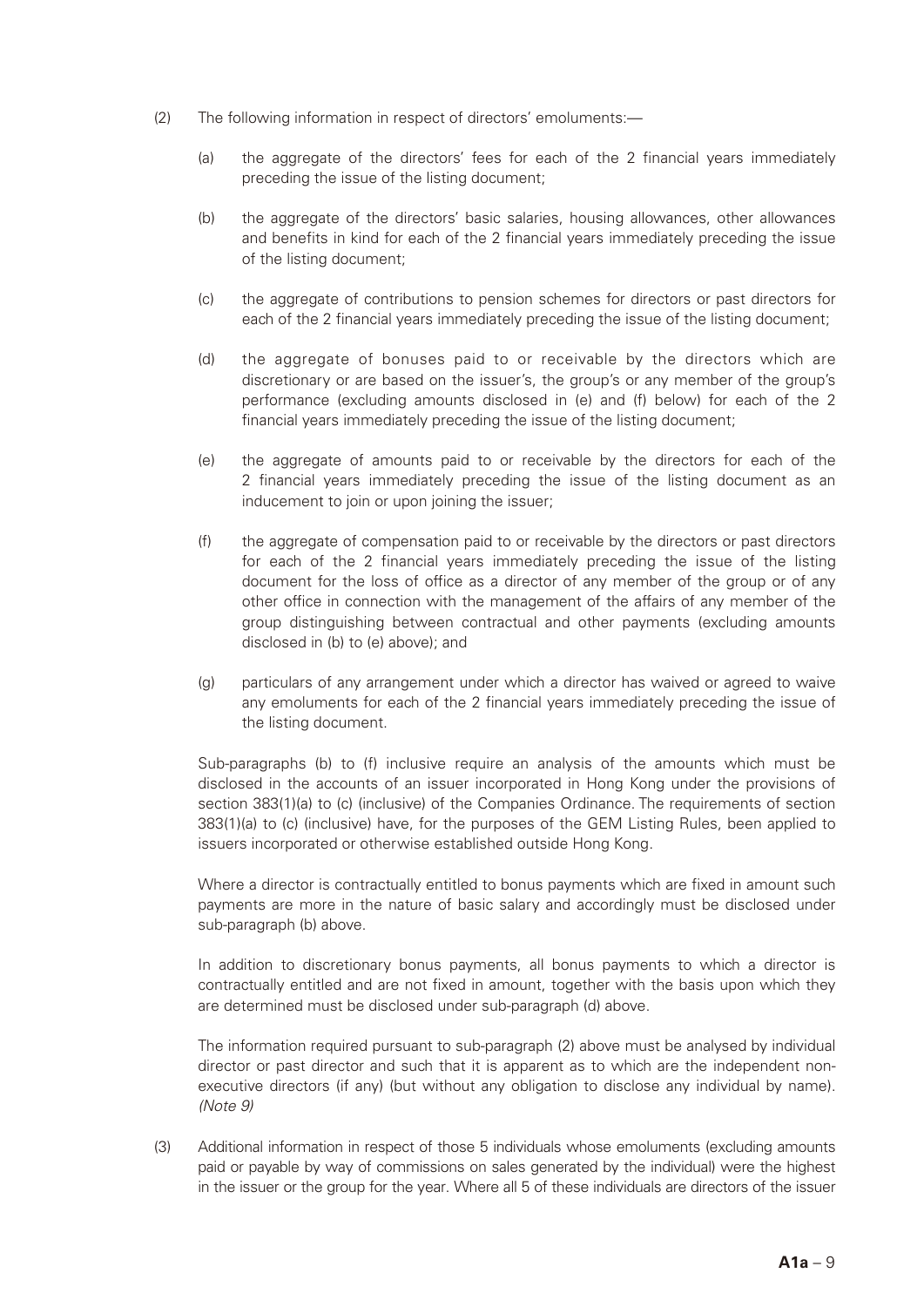and the information required to be disclosed by this paragraph has been disclosed in directors' emoluments as required by paragraph 33(2), a statement of this fact shall be made and no additional disclosure is required. Where the details of 1 or more of the individuals whose emoluments were the highest have not been included in directors' emoluments, the following information shall be disclosed:—

- (a) the aggregate of basic salaries, housing allowances, other allowances and benefits in kind for each of the 2 financial years immediately preceding the issue of the listing document;
- (b) the aggregate of contributions to pension schemes for each of the 2 financial years immediately preceding the issue of the listing document;
- (c) the aggregate of bonuses paid or receivable which are discretionary or are based on the issuer's, the group's or any member of the group's performance (excluding amounts disclosed in (d) and (e) below) for each of the 2 financial years immediately preceding the issue of the listing document;
- (d) the aggregate of amounts paid or receivable for each of the 2 financial years immediately preceding the issue of the listing document as an inducement to join or upon joining the issuer or the group; and
- (e) the aggregate of compensation or receivable for paid each of the 2 financial years immediately preceding the issue of the listing document for the loss of any office in connection with the management of the affairs of any member of the group distinguishing between contractual and other payments (excluding amounts disclosed in (a) to (d) above).

It is not necessary to disclose the identity of the highest paid individuals.

The purpose of these disclosures is to provide shareholders with an indication of the fixed management costs of groups and accordingly employees who are higher paid by virtue of sales commissions are to be omitted from this disclosure.

- (4) The following information in addition to the information required under the relevant accounting standard in respect of pension schemes:—
	- (a) a brief outline of how contributions are calculated or benefits funded;
	- (b) in the case of defined contribution schemes, details of whether forfeited contributions (by employers on behalf of employees who leave the scheme prior to vesting fully in such contributions) may be used by the employer to reduce the existing level of contributions and if so, the amounts so utilised in the course of the year and available at the balance sheet date for such use; and
	- (c) in the case of defined benefit plans, an outline of the results of the most recent formal actuarial valuation or later formal review of the scheme on an ongoing basis. This should include disclosure of:—
		- (i) the name and qualifications of the actuary, the actuarial method used and a brief description of the main actuarial assumptions;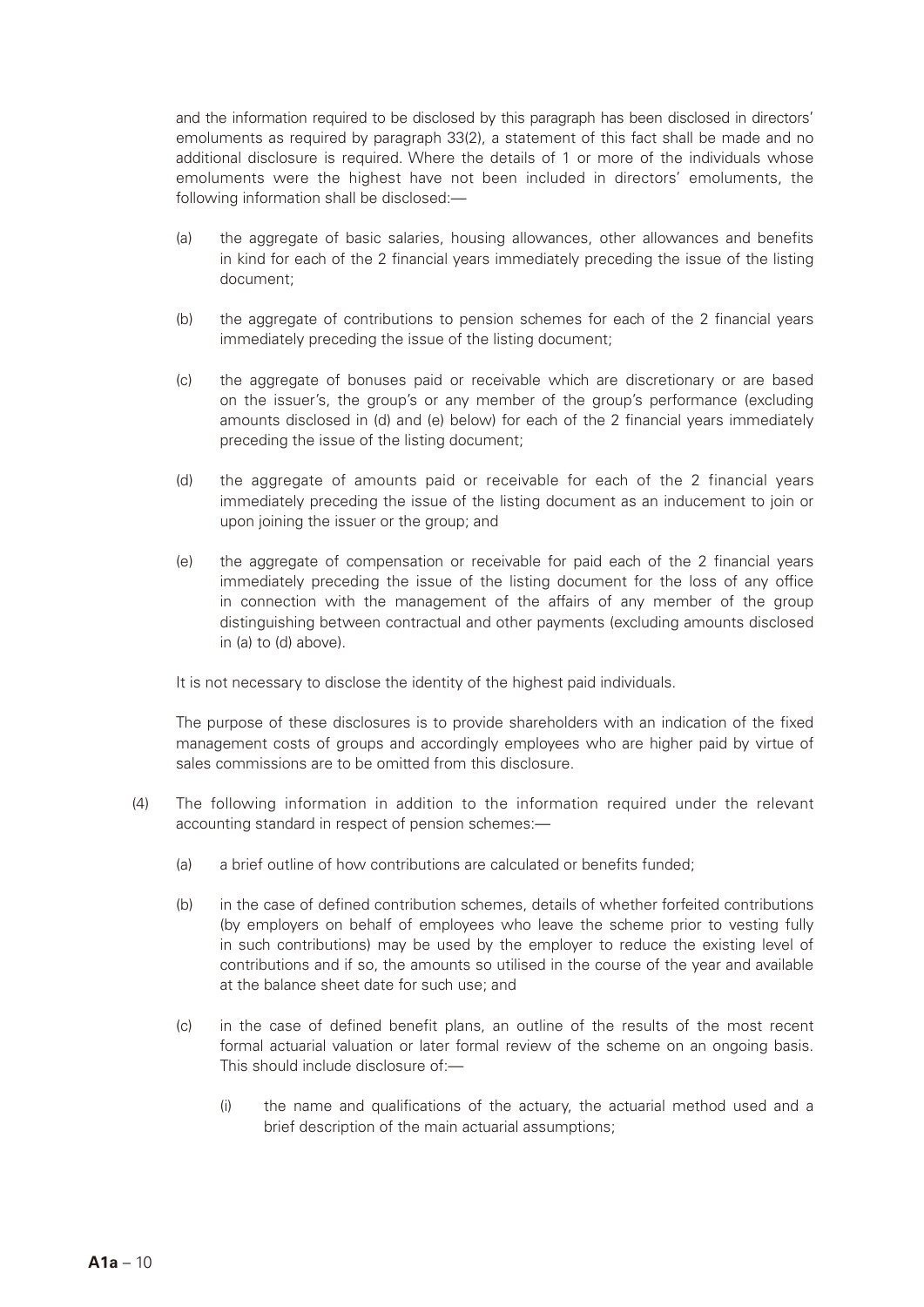- (ii) the market value of the scheme assets at the date of their valuation or review (unless the assets are administered by an independent trustee in which case this information may be omitted);
- (iii) the level of funding expressed in percentage terms; and
- (iv) comments on any material surplus or deficiency (including quantification of the deficiency) indicated by (iii) above.
- (5) Except where the issuer is a banking company, a statement of the reserves available for distribution to shareholders by the issuer as at the end of the period reported on.
- 34. (1) The issuer must determine in advance with its Sponsor whether to include a profit forecast in a listing document. Where a profit forecast appears in any listing document, it must be clear, unambiguous and presented in an explicit manner and the principal assumptions, including commercial assumptions, upon which it is based, must be stated. The accounting policies and calculations for the forecast must be examined and reported on by the reporting accountants and their report must be set out. The Sponsor must report in addition that it has satisfied itself that the forecast has been stated by the directors after due and careful enquiry, and such report must be set out.

A "profit forecast" for this purpose means any forecast of profits or losses, however worded, and includes any statement which explicitly or implicitly quantifies the anticipated level of future profits or losses, either expressly or by reference to previous profits or losses or any other benchmark or point of reference. It also includes any profit estimate, being any estimate of profits or losses for a financial period which has expired but for which the results have not yet been audited or published. Any valuation of assets (except property interests (as defined in rule 8.01(3)) or businesses acquired by an issuer based on discounted cash flows or projections of profits, earnings or cash flows is regarded as a profit forecast.

- (2) Details (if applicable) of the information set out in rules 17.15 to 17.21 concerning the financial exposure of the issuer to borrowers and other relevant information.
- 35. A statement of whether or not the reporting accountants issue a modified report and if so, such modification must be reproduced in full and the reasons for such modification given.
- 36. A statement by the directors that in their opinion the working capital available to the group is sufficient for the group's requirements for at least 12 months from the date of publication of the listing document or, if not, how it is proposed to provide the additional working capital thought by the directors to be necessary. *(Note 3)*

*Note: In the case of a Mineral Company, a statement by the directors that in their opinion the issuer has available sufficient working capital for 125% of the group's present requirements.*

- 37. An accountants' report in accordance with Chapter 7.
- 38. A statement by the directors of any material adverse change in the financial or trading position of the group since the end of the period reported on in the accountants' report, or an appropriate negative statement.
- 39. [Repealed 1 January 2012]
- 40. Particulars of any litigation or claims of material importance pending or threatened against any member of the group, or an appropriate negative statement. *(Note 3)*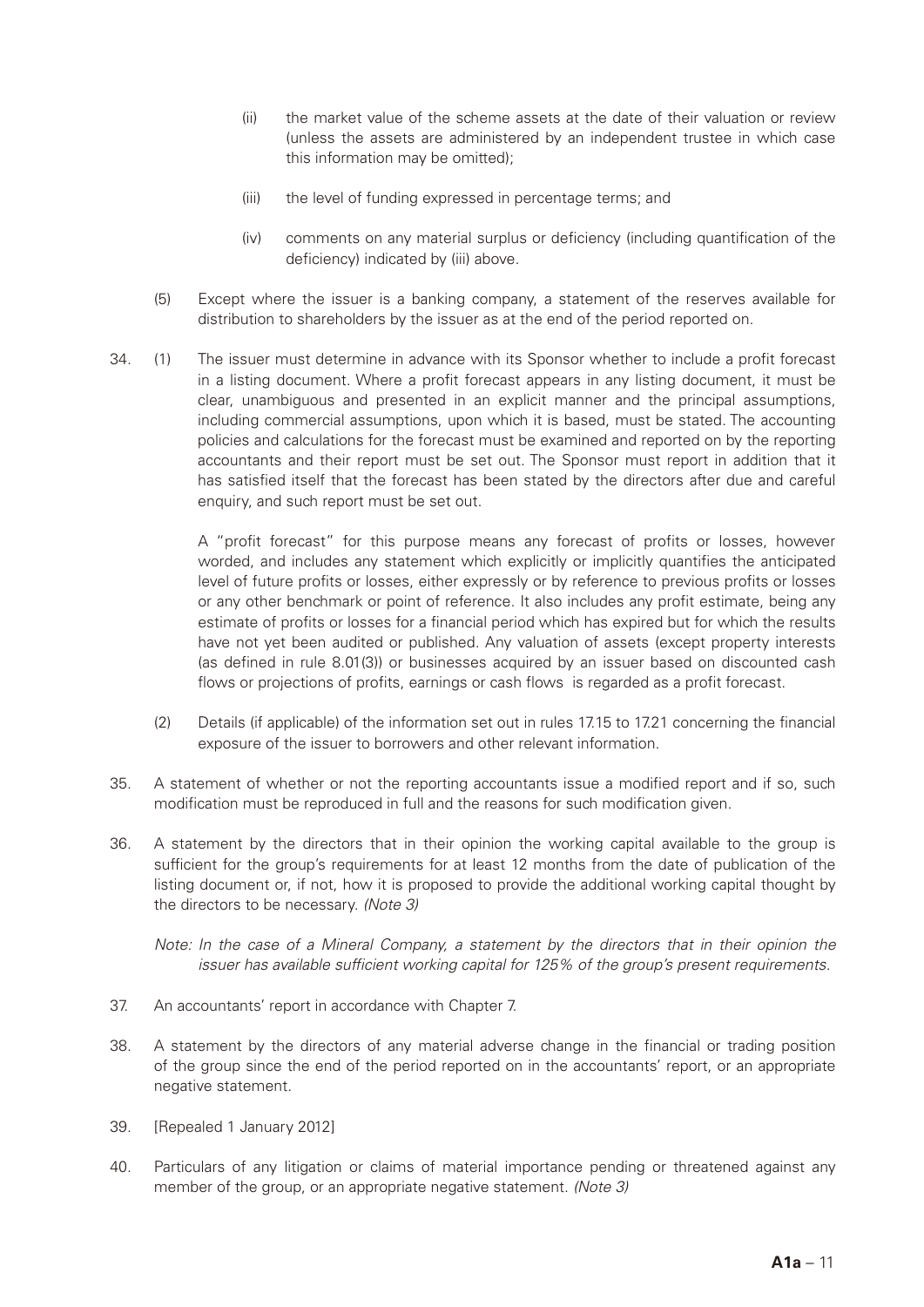#### **Information about the issuer's management**

41. (1) The full name, residential or business address of every director and senior manager or proposed director and senior manager. Where a director or proposed director has any former name or alias, such information should also be disclosed. In addition, brief biographical details in respect of the directors, proposed directors, senior managers and proposed senior managers of the issuer shall be provided. Such details will include name, age, positions held with the issuer and other members of the issuer's group, length of service with the issuer and the group including current and past directorships in other listed public companies in the last three years and such other information (which may include business experience) of which shareholders should be aware, pertaining to the ability or integrity of such persons (which would include, without limitation, full particulars of any public sanctions made against them by statutory or regulatory authorities). As regards the biographical details in respect of each director, proposed director, supervisor and proposed supervisor, such details must not be less than those required to be disclosed in an announcement relating to the appointment or re-designation of the director or supervisor pursuant to rule 17.50(2). Where any of the directors or senior managers are related, having with any other director or senior manager any one of the relationships set out below, that fact should be stated. The relationships are spouse; any person cohabiting with the director or senior manager as a spouse; and any relative meaning a child or step-child regardless of age, a parent or step-parent, a brother, sister, step-brother or a step-sister, a mother-in-law, a father-in-law, son-in-law, daughter-inlaw, brother-in-law or sister-in-law. Where any director or proposed director is a director or employee of a company which has an interest or short position in the shares or underlying shares of the issuer which would fall to be disclosed to the issuer under Divisions 2 and 3 of Part XV of the Securities and Futures Ordinance, that fact shall be stated. *(Notes 9 and 12)*

> It is the responsibility of the directors of the issuer to determine which individual or individuals constitute senior management. Senior management may include directors of subsidiaries and heads of divisions, departments or other operating units within the group as senior management as, in the opinion of the issuer's directors, is appropriate.

- (2) Where the issuer is a Mineral Company and wishes to apply for a waiver of the trading record period requirement under rule 18A.04, the relevant management expertise and experience of such persons described in paragraph 41(1) of at least five years relevant to the exploration and/or extraction activity that the Mineral Company is pursuing.
- 42. (1) The full names and professional qualifications, if any, of:—
	- (a) the secretary of the issuer;
	- (b) the compliance officer of the issuer appointed pursuant to rule 5.19.
	- (2) The names of the individuals appointed to the issuer's audit committee, their background and directorships (and past directorships), if any, of other companies listed on GEM, the Main Board or other exchanges, and a description of the functions of the audit committee.
- 43. The situation of the registered office and, if different, the head office and transfer office.
- 44. Details of any share option schemes to which Chapter 23 applies.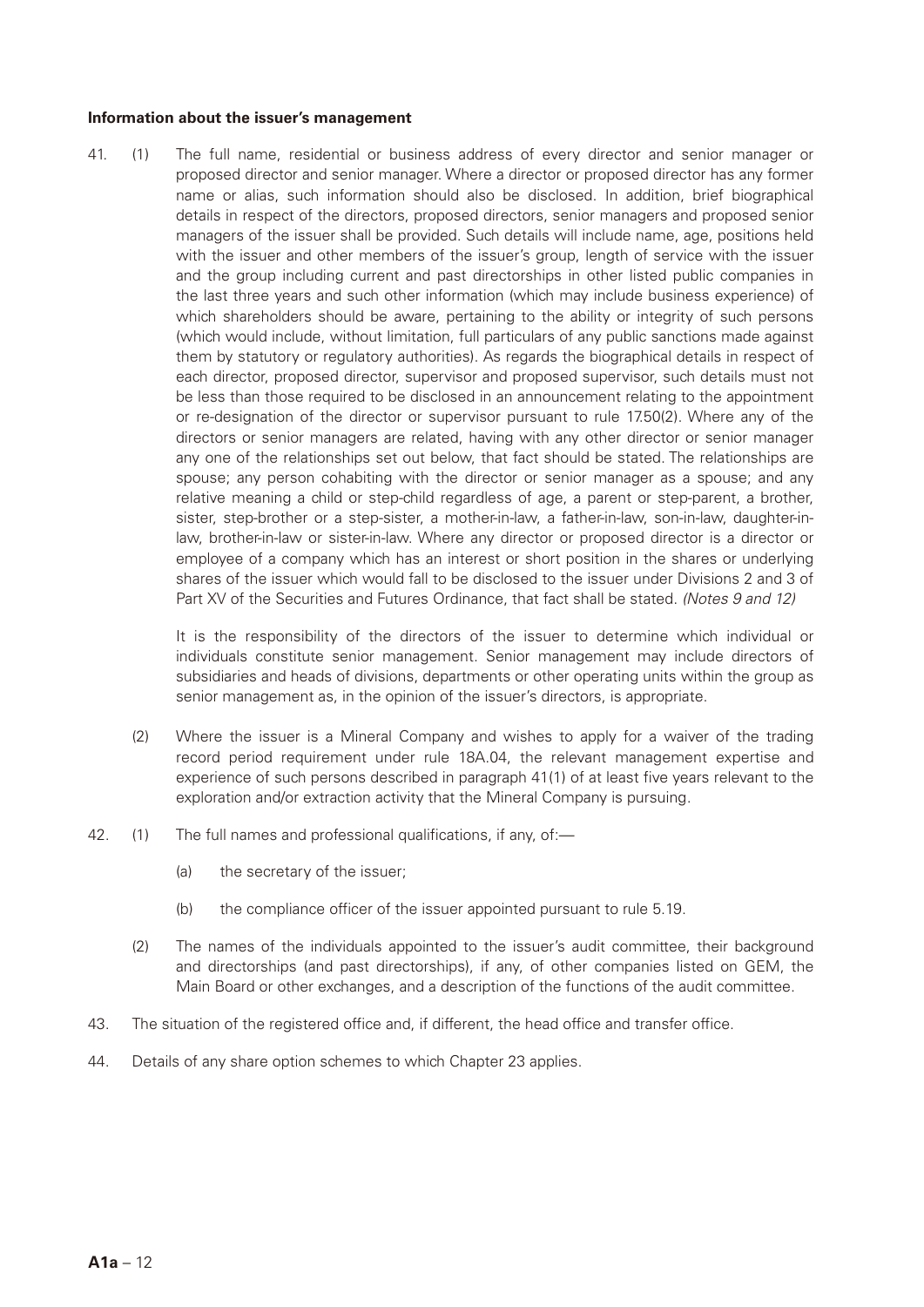- 45. (1) A statement showing the interests or short positions of each director and chief executive of the issuer in the shares, underlying shares and debentures of the issuer or any associated corporation (within the meaning of Part XV of the Securities and Futures Ordinance) which:—
	- (a) will have to be notified to the issuer and the Exchange pursuant to Divisions 7 and 8 of Part XV of the Securities and Futures Ordinance (including interests and short positions which he is taken or deemed to have under such provisions of Securities and Futures Ordinance) once the issuer's securities are listed; or
	- (b) will be required, pursuant to section 352 of the Securities and Futures Ordinance, to be entered in the register referred to therein, once the issuer's securities are listed; or
	- (c) will be required, pursuant to rules 5.46 to 5.67 of the GEM Listing Rules relating to securities transactions by directors to be notified to the issuer and the Exchange once the issuer's securities are listed;

or an appropriate negative statement. Provided that the Exchange may agree in its sole discretion that compliance with this paragraph may be modified or waived in respect of any associated corporation if, in the opinion of the Exchange, the number of associated corporations in respect of which each director and chief executive is taken or deemed to have an interest or short position under Part XV of the Securities and Futures Ordinance is such that compliance with this paragraph would result in particulars being given which are not material in the context of the group and are excessive in length.

- (2) The information required to be included by virtue of paragraph 45(1) of Appendix 1A must specify the company in which interests or short positions are held, the class to which those securities belong and the number of such securities held, but need not disclose:
	- (a) the interests of a director or a chief executive officer in the shares of the listed issuer or any of its subsidiaries if such interest is held solely in a non-beneficial capacity and is for the purpose of holding the requisite qualifying shares; or
	- (b) the non-beneficial interests of directors or chief executive officers in the shares of any subsidiary of the listed issuer in so far as that interest comprises the holding of shares subject to the terms of a written, valid and legally enforceable declaration of trust in favour of the parent company of that subsidiary or the listed issuer and such interest is held solely for the purpose of ensuring that the relevant subsidiary has more than one member.
	- *Note: Where interests in securities arising from the holding of such securities as qualifying shares are not disclosed pursuant to the exception provided in this paragraph, a general statement should nevertheless be made to indicate that the directors hold qualifying shares.*
- (3) A statement showing the name, so far as is known to any director or chief executive of the issuer, of each person, other than a director or chief executive of the issuer, who has an interest or short position in the shares or underlying shares of the issuer which would fall to be disclosed to the issuer under the provisions of Divisions 2 and 3 of Part XV of the Securities and Futures Ordinance, or, who is expected, directly or indirectly, to be interested in 10 per cent. or more of the issued voting shares of any other member of the group and the amount of each of such person's interest in such securities, together with particulars of any options in respect of such securities, or, if there are no such interests or short positions, an appropriate negative statement. (Note 3)

*(Notes 6 and 9)*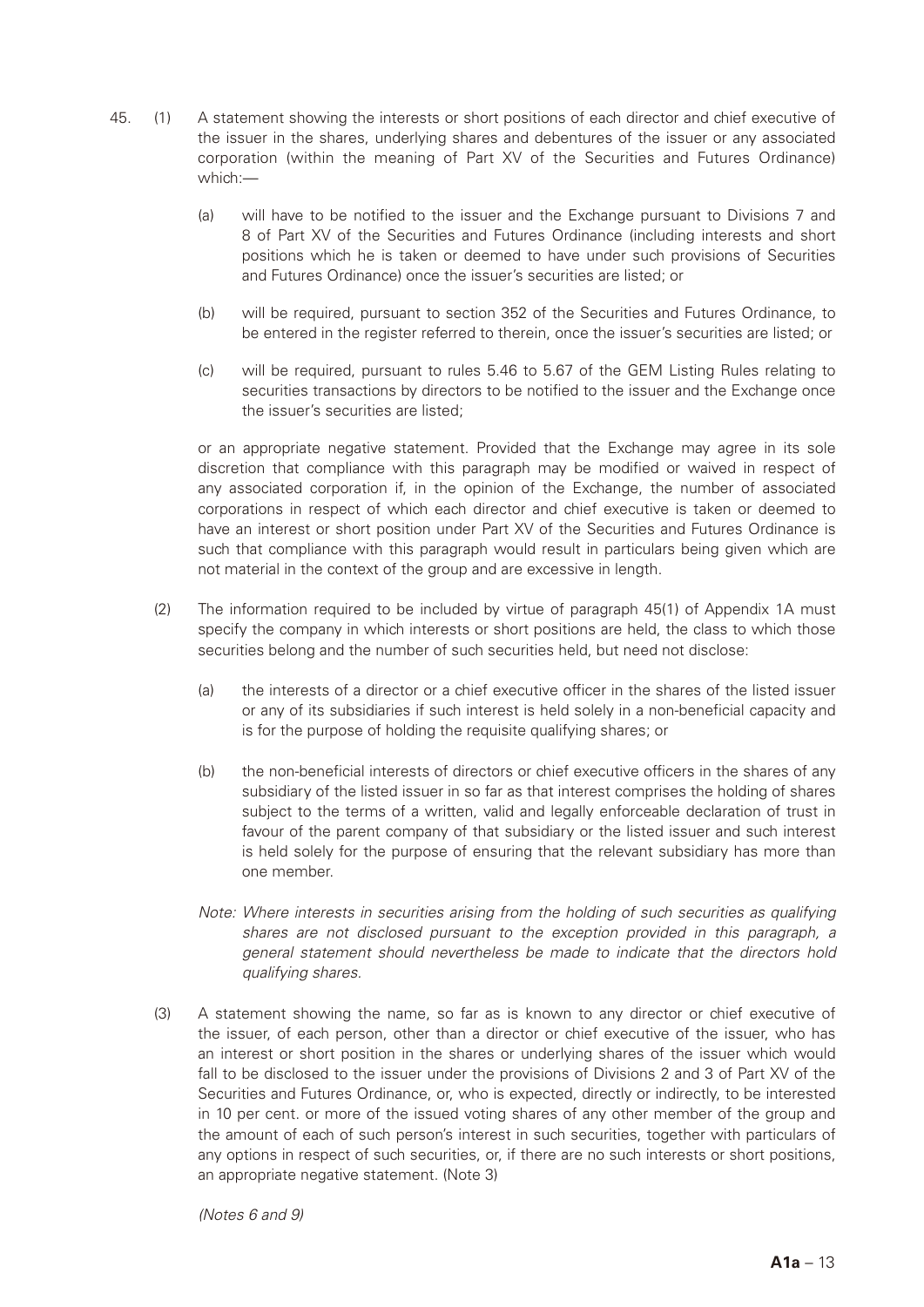- (4) Statements disclosing interests and short positions in shares, underlying shares and debentures have to separately refer to three categories of persons, namely, directors and chief executives, substantial shareholders and other persons who are required to disclose their interests. Such statements should describe the capacity in which such interests and short positions are held and the nature of such interests and short positions as disclosed in the prescribed forms required to be used, when giving notice pursuant to sections 324 and 347 of Part XV of the Securities and Futures Ordinance. Where interests or short positions are attributable on account of holdings through corporations that are not wholly-owned by the person making disclosure, the percentage interests held by such person in such corporations should be disclosed.
- 45A. For directors and chief executives, the statements should show details of the following matters as recorded in the register required to be kept under section 352 of the Securities and Futures Ordinance:
	- (1) aggregate long position in shares and (in respect of positions held pursuant to equity derivatives) underlying shares and in debentures of the issuer and its associated corporation(s) showing separately for each entity:
		- (a) interests in shares (other than pursuant to equity derivatives such as share options, warrants to subscribe or convertible bonds);
		- (b) interests in debentures; and
		- (c) interests under equity derivatives showing separately for listed and unlisted equity derivatives, interests in underlying shares of the entity pursuant to:
			- (i) physically settled equity derivatives;
			- (ii) cash settled equity derivatives;
			- (iii) other equity derivatives.

#### *Notes:*

- *(1) In the case of issuers and associated corporations, the statements should include the percentage which the aggregate long position in shares represents to the issued voting shares of the issuer or associated corporation.*
- *(2) A long position arises where a person is a party to an equity derivative, by virtue of which the person:*
	- *(i) has a right to take the underlying shares;*
	- *(ii) is under an obligation to take the underlying shares;*
	- *(iii) has a right to receive money if the price of the underlying shares increases; or*
	- *(iv) has a right to avoid or reduce a loss if the price of the underlying shares increases.*
- *(3) For (c)(i) above, in respect of options granted to directors or chief executives pursuant to share option schemes under Chapter 23 of the GEM Listing Rules, the statements should show such details as are required to be disclosed under Rule 23.07(1) of the GEM Listing Rules.*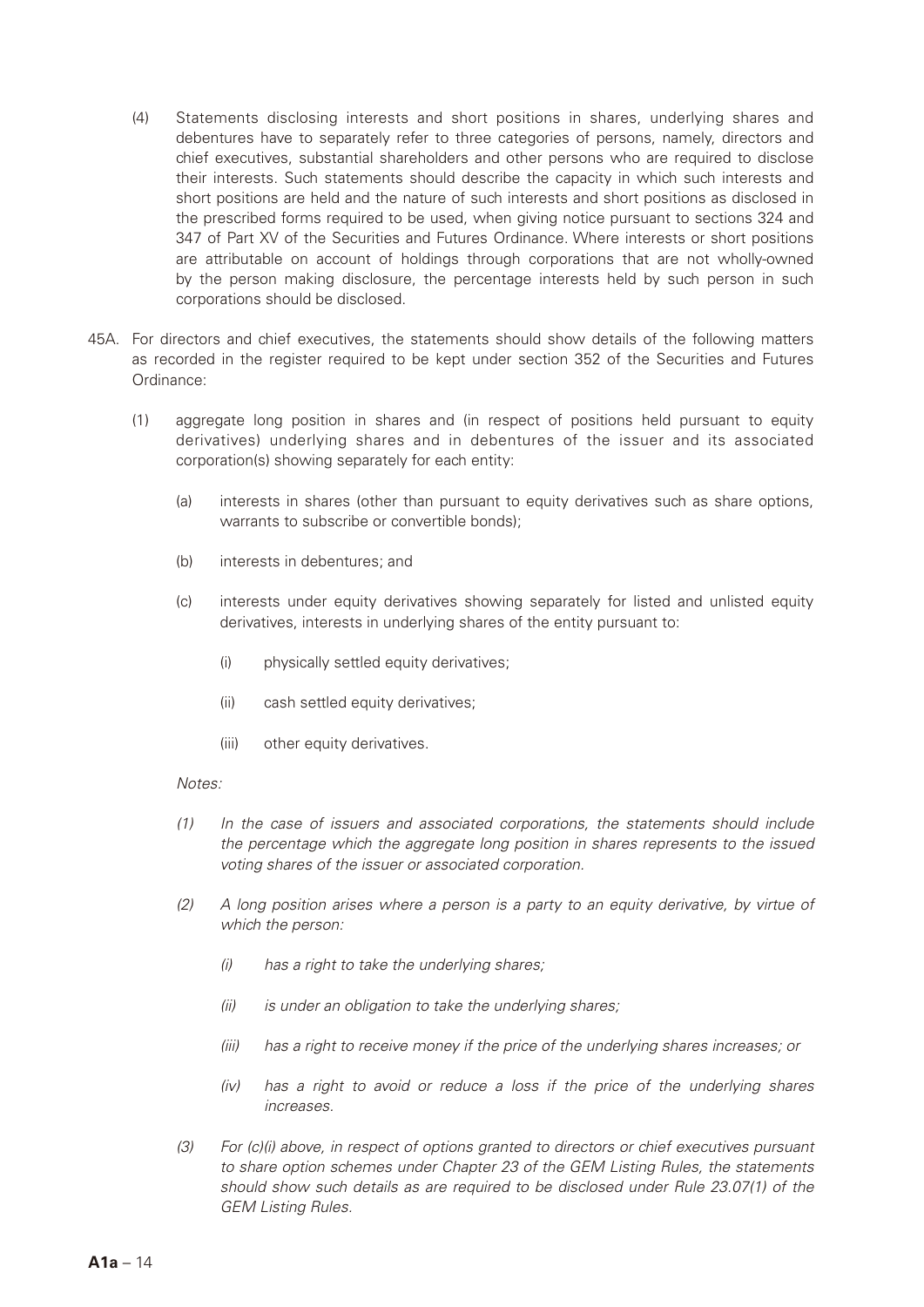- (2) aggregate short position in shares and (in respect of positions held pursuant to equity derivatives) underlying shares and in debentures of the issuer and its associated corporation(s) showing separately for each entity:
	- (a) short positions in respect of shares arising under a stock borrowing and lending agreement; and
	- (b) short positions under equity derivatives showing separately for listed and unlisted equity derivatives, interests in underlying shares of the entity pursuant to:
		- (i) physically settled equity derivatives;
		- (ii) cash settled equity derivatives; and
		- (iii) other equity derivatives.

#### *Notes:*

- *(1) In the case of issuers or associated corporations, the statements should include the percentage which the aggregate short position in shares represents to the issued voting shares of the issuer or associated corporation.*
- *(2) A short position arises:*
	- *(i) where the person is the borrower of shares under a securities borrowing and lending agreement, or has an obligation to deliver the underlying shares to another person who has lent shares;*
	- *(ii) where the person is the holder, writer or issuer of any equity derivatives, by virtue of which the person —*
		- *(a) has a right to require another person to take the underlying shares of the equity derivatives;*
		- *(b) is under an obligation to deliver the underlying shares of the equity derivatives to another person;*
		- *(c) has a right to receive from another person money if the price of the underlying shares declines; or*
		- *(d) has a right to avoid a loss if the price of the underlying shares declines.*

#### *(Note 7)*

- 45B. For substantial shareholders, the statements should show details of the following matters as recorded in the register required to be kept under section 336 of the Securities and Futures Ordinance:
	- (1) aggregate long position in the shares and (in respect of positions held pursuant to equity derivatives) underlying shares of the issuer showing separately:
		- (a) interests in shares (other than pursuant to equity derivatives such as share options, warrants to subscribe or convertible bonds); and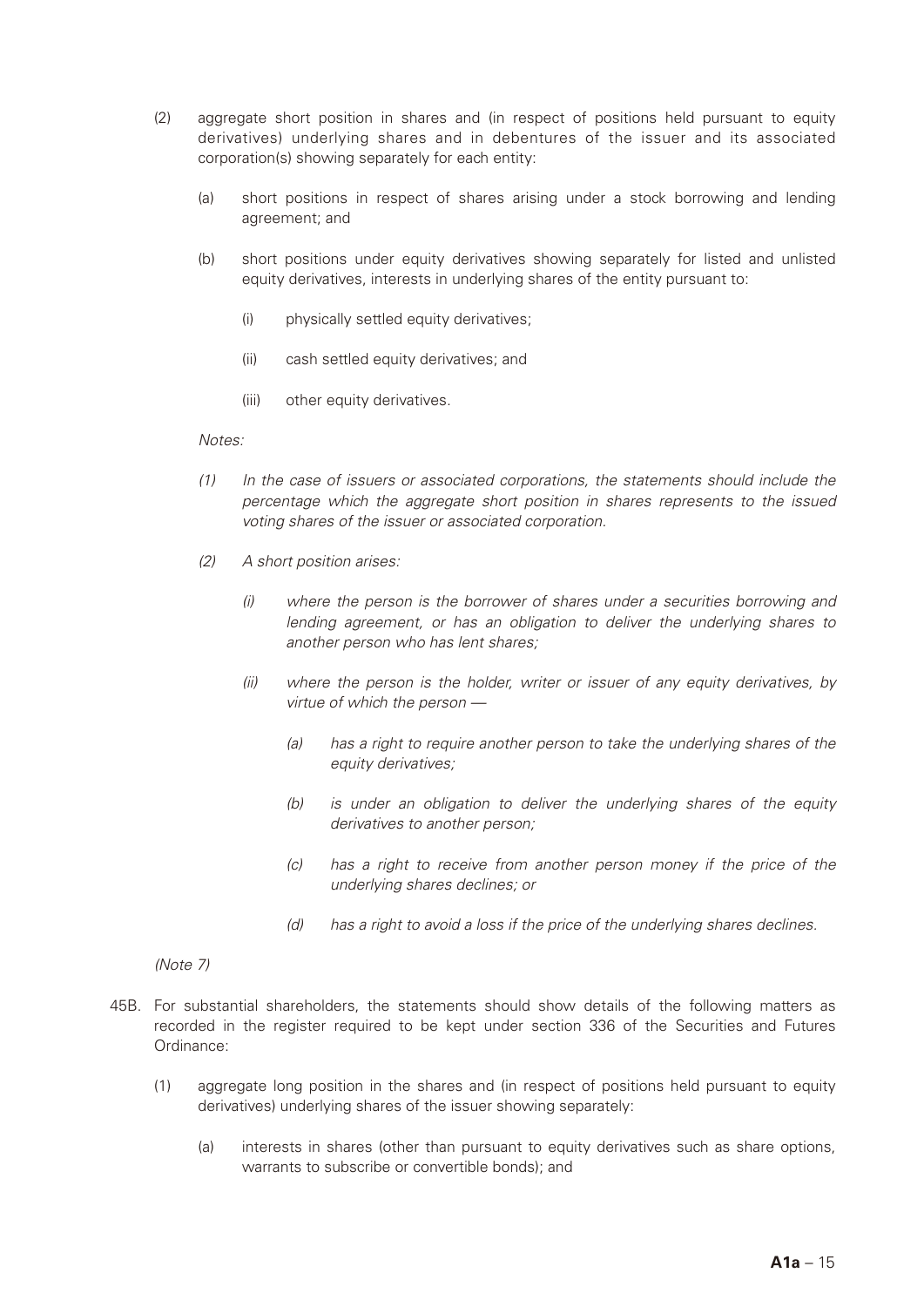- (b) interests under equity derivatives showing separately for listed and unlisted equity derivatives, interests in underlying shares of the entity pursuant to:
	- (i) physically settled equity derivatives; and
	- (ii) cash settled equity derivatives.

*Notes:*

- *(1) The statements should include the percentage which the aggregate long position in shares represents to the issued voting shares of the issuer.*
- *(2) A long position arises where a person is a party to an equity derivative, by virtue of which the person:*
	- *(i) has a right to take the underlying shares;*
	- *(ii) is under an obligation to take the underlying shares;*
	- *(iii) has a right to receive money if the price of the underlying shares increases; or*
	- *(iv) has a right to avoid or reduce a loss if the price of the underlying shares increases.*
- *(3) For (b)(i) above, in respect of options granted to substantial shareholders pursuant to share option schemes under Chapter 23 of the GEM Listing Rules, the statements should show such details as are required to be disclosed under Rule 23.07(1) of the GEM Listing Rules.*
- (2) aggregate short position in shares and (in respect of positions held pursuant to equity derivatives) underlying shares of the issuer showing separately:
	- (a) short positions in respect of shares arising under a stock borrowing and lending agreement; and
	- (b) short positions under equity derivatives showing separately for listed and unlisted equity derivatives, interests in underlying shares of the entity pursuant to:
		- (i) physically settled equity derivatives; and
		- (ii) cash settled equity derivatives.

*Notes:*

- *(1) The statements should include the percentage which the aggregate short position in shares represents to the issued voting shares of the issuer.*
- *(2) A short position arises:*
	- *(i) where the person is the borrower of shares under a securities borrowing and lending agreement, or has an obligation to deliver the underlying shares to another person who has lent shares;*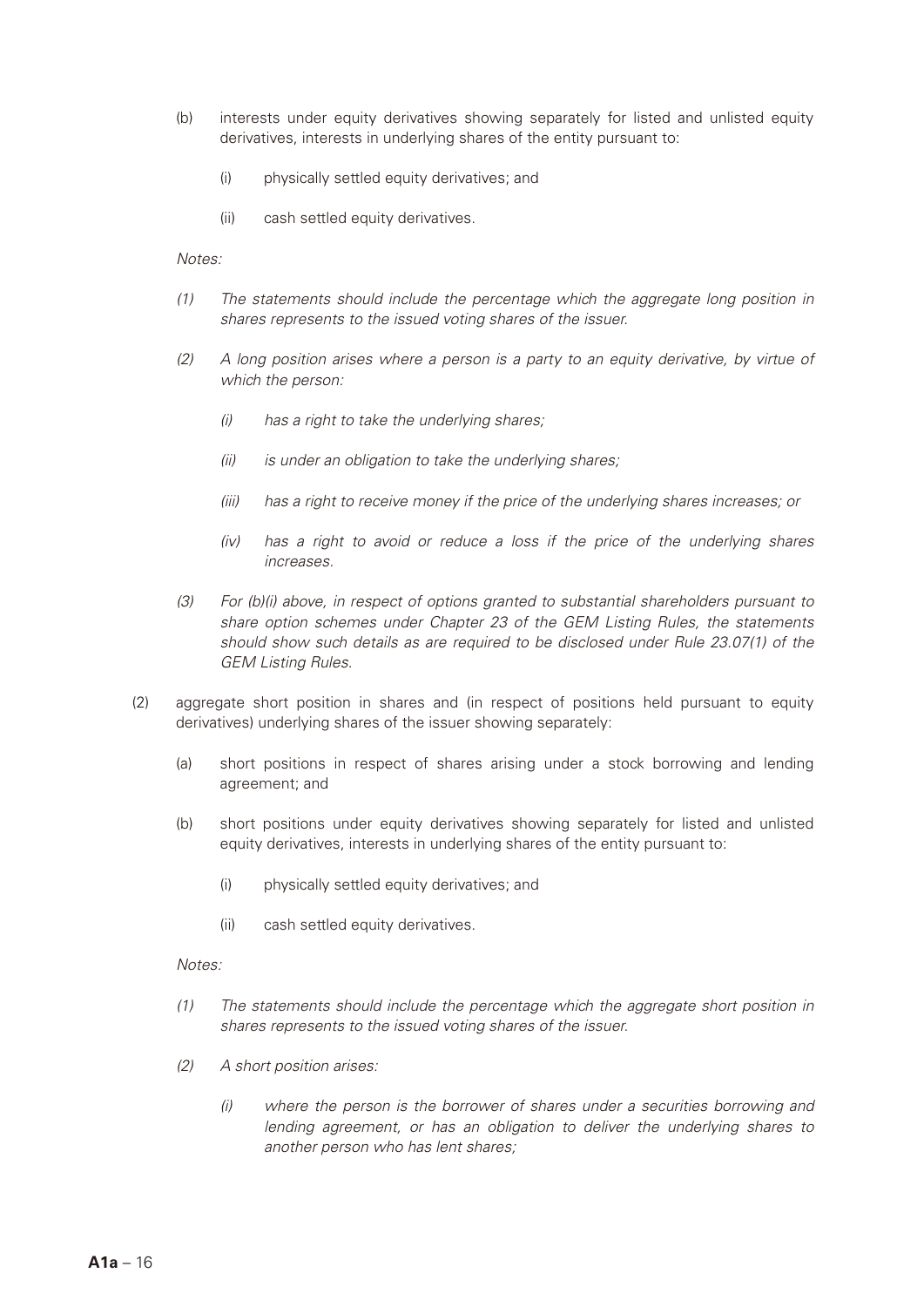- *(ii) where the person is the holder, writer or issuer of any equity derivatives, by virtue of which the person —*
	- *(a) has a right to require another person to take the underlying shares of the equity derivatives;*
	- *(b) is under an obligation to deliver the underlying shares of the equity derivatives to another person;*
	- *(c) has a right to receive from another person money if the price of the underlying shares declines; or*
	- *(d) has a right to avoid a loss if the price of the underlying shares declines.*

*(Note 7)*

45C. For other persons whose interests are recorded (or, in the case of a new listing, are required to be recorded) in the register required to be kept under section 336 of the Securities and Futures Ordinance, the statements should show details of the same matters as are required to be disclosed in the case of a substantial shareholder pursuant to paragraph 45B, except that note (3) to paragraph 45B(1) does not apply.

*(Note 7)*

- 46. (1) Particulars of directors' existing or proposed service contracts with any member of the group (excluding contracts expiring or determinable by the employer within 1 year without payment of compensation (other than statutory compensation)), or an appropriate negative statement.
	- (2) The aggregate of the remuneration paid and benefits in kind granted to the directors of the issuer by any member of the group in respect of the last completed financial year under any description whatsoever.
	- (3) An estimate of the aggregate remuneration payable to, and benefits in kind receivable by, the directors or any proposed directors of the issuer by any member of the group in respect of the current financial year under the arrangements in force at the date of the listing document. *(Notes 3 and 9)*
	- (4) A summary of the issuer's policies concerning the remuneration of executive directors.
- 47. (1) Full particulars of the nature and extent of the interest, direct or indirect, if any, of every director or proposed director or expert (as named in the listing document), in the promotion of, or in any assets which have been, within the 2 years immediately preceding the issue of the listing document, acquired or disposed of by or leased to any member of the group, or are proposed to be acquired or disposed of by or leased to any member of the group, including:—
	- (a) the consideration passing to or from any member of the group; and
	- (b) short particulars of all transactions relating to any such assets which have taken place within such period or which are to take place,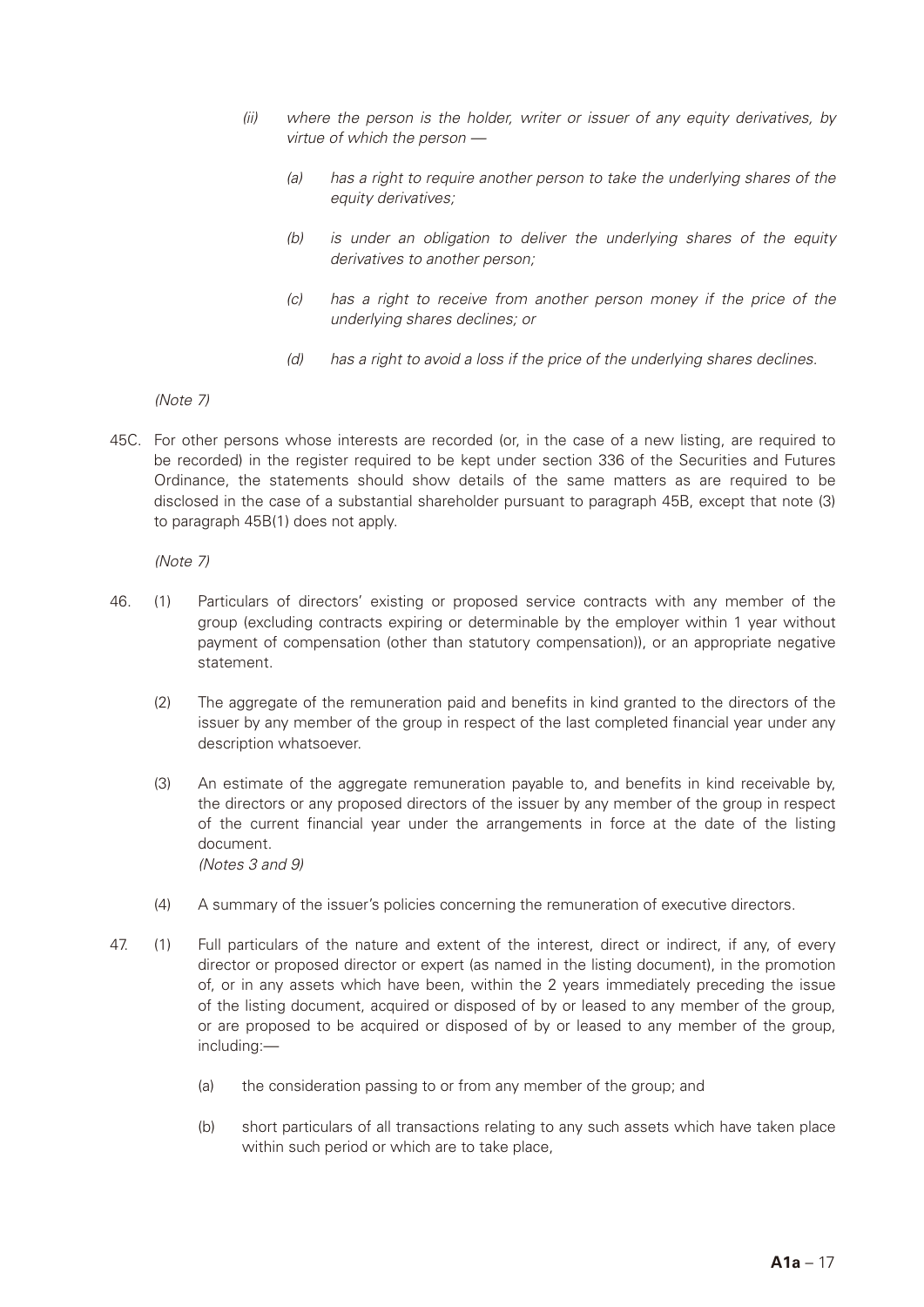or an appropriate negative statement. *(Note 2)*

(2) Full particulars of any contract or arrangement subsisting at the date of the listing document in which a director of the issuer is materially interested and which is significant in relation to the business of the group, or an appropriate negative statement. *(Notes 3 and 9)*

## **Use of Proceeds**

- 48. Otherwise than on an introduction, a detailed explanation of the intended use of the proceeds of the issue. The explanation must, so far as practicable, be given by reference to the content of the issuer's statement of business objectives contained in the listing document (thereby providing an indication of the timing of the deployment of the proceeds). *(Note 8)*
- 49. (1) Where relevant, as respects any property to which this paragraph applies:—
	- (a) the names and addresses of the vendors;
	- (b) the amount payable in cash, shares or debentures to the vendor and, where there is more than 1 separate vendor, or the company is a sub-purchaser, the amount so payable to each vendor; and
	- (c) short particulars of any transaction relating to the property completed within the 2 preceding years in which any vendor of the property to the company or any person who is, or was at the time of the transaction, a promoter or a director or proposed director of the company had any interest direct or indirect. (Note 9)
	- (2) The property to which this paragraph applies is property purchased or acquired by the issuer or proposed to be purchased or acquired, which is to be paid for wholly or partly out of the proceeds of the issue or the purchase or acquisition of which has not been completed at the date of the issue of the listing document, other than property:—
		- (a) the contract for the purchase or acquisition whereof was entered into in the ordinary course of the issuer's business, the contract not being made in contemplation of the issue nor the issue in consequence of the contract; or
		- (b) as respects which the amount of the purchase money is not material.
- 50. The amount, if any, paid or payable as purchase money in cash, shares or debentures for any property to which paragraph 49 applies, specifying the amount, if any, payable for goodwill.

## **Information on property interests**

50A. Where required by Chapter 8, information set out in that Chapter.

## **Material contracts and documents on display**

51. The dates of and parties to all material contracts (not being contracts entered into in the ordinary course of business) entered into by any member of the group within the 2 years immediately preceding the issue of the listing document, together with a summary of the principal contents of such contracts and particulars of any consideration passing to or from any member of the group. *(Note 3)*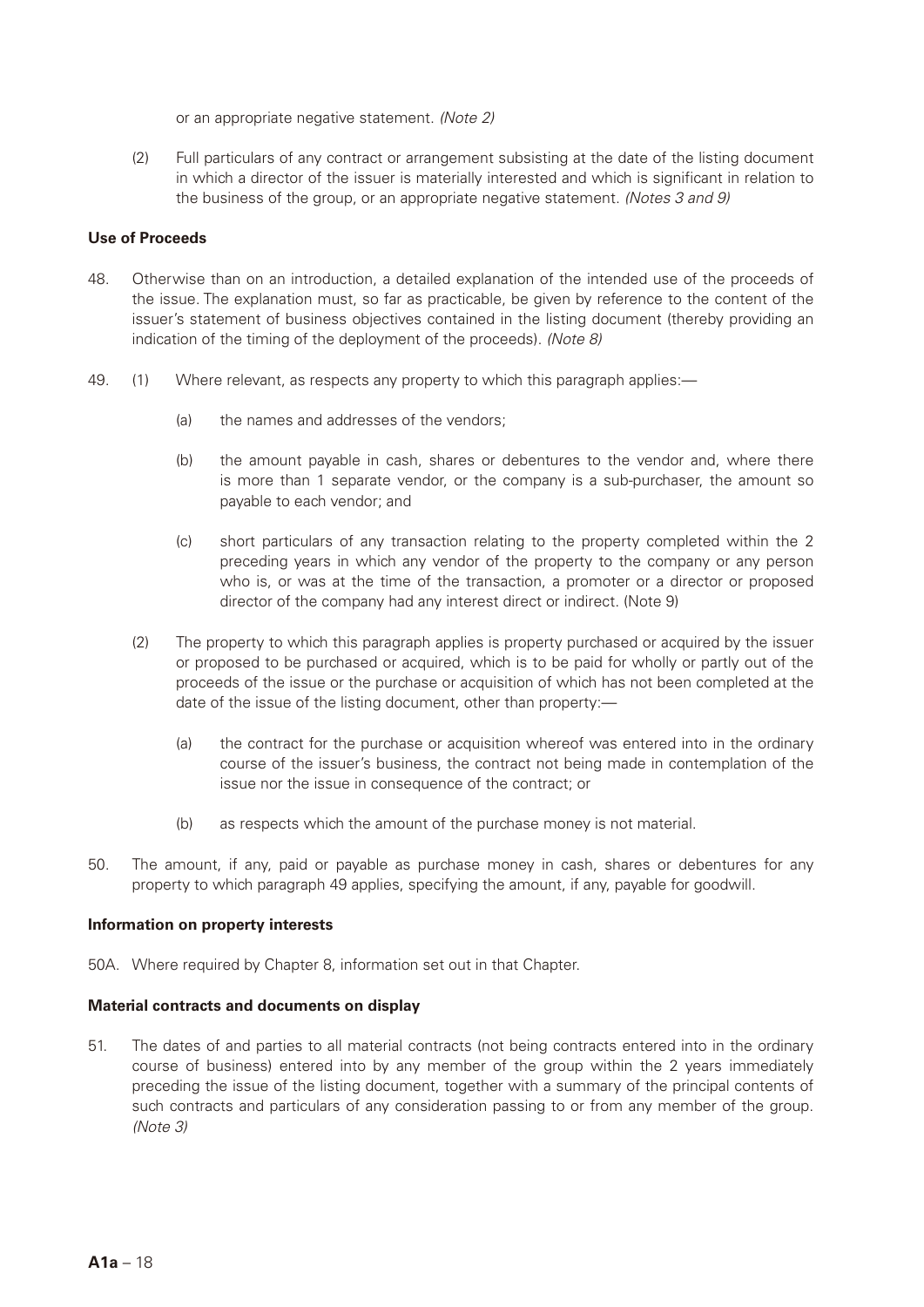- 52. Details of a reasonable period of time (being not less than 14 days) during which the following documents where applicable are published on the Exchange's website and the issuer's own website:—
	- (1) the memorandum and articles of association or equivalent documents of the issuer;
	- (2) each contract disclosed pursuant to paragraphs 46(1) and 51 or, in the case of a contract not reduced into writing, a memorandum giving full particulars thereof;
	- (3) all reports, letters or other documents, balance sheets, valuations and statements by any expert any part of which is extracted or referred to in the listing document;
	- (4) a written statement signed by the reporting accountants setting out the adjustments made by them in arriving at the figures shown in their report and giving the reasons therefor; and
	- (5) the audited accounts of the issuer or, in the case of a group, the consolidated audited accounts of the issuer and its subsidiaries for each of the 2 financial years immediately preceding the issue of the listing document together with (in the case of a Hong Kong issuer) all notes, certificates or information required by the Companies Ordinance.

*(Note 3)*

#### **Miscellaneous**

- 53. In the exceptional circumstances where the Exchange has waived compliance with the requirement that the business of the issuer must have been under substantially the same management and ownership under rule 11.12A, details of any material change in the management or ownership of the issuer during the track record period of two financial years immediately preceding the issue of the listing document (as referred to in rule 11.12A).
- 54. Information:
	- (1) as required by rule 6A.10(2) regarding interests of the Sponsor and its directors, employees and close associates; and
	- (2) as to the interests of all directors, controlling shareholders and substantial shareholders of the issuer and their respective close associates (as referred to in rule 11.04). (Note 9)
- 55. To the extent received or known by the issuer prior to issue of the listing document, details of any undertakings given or to be given by controlling shareholders concerning restrictions on disposal of shares of the issuer (as referred to in rules 13.15 to 13.20).
- 56. All information required to be disclosed pursuant to Chapter 20 in relation to any continuing transaction or proposed transaction that would constitute a connected transaction after listing (if any).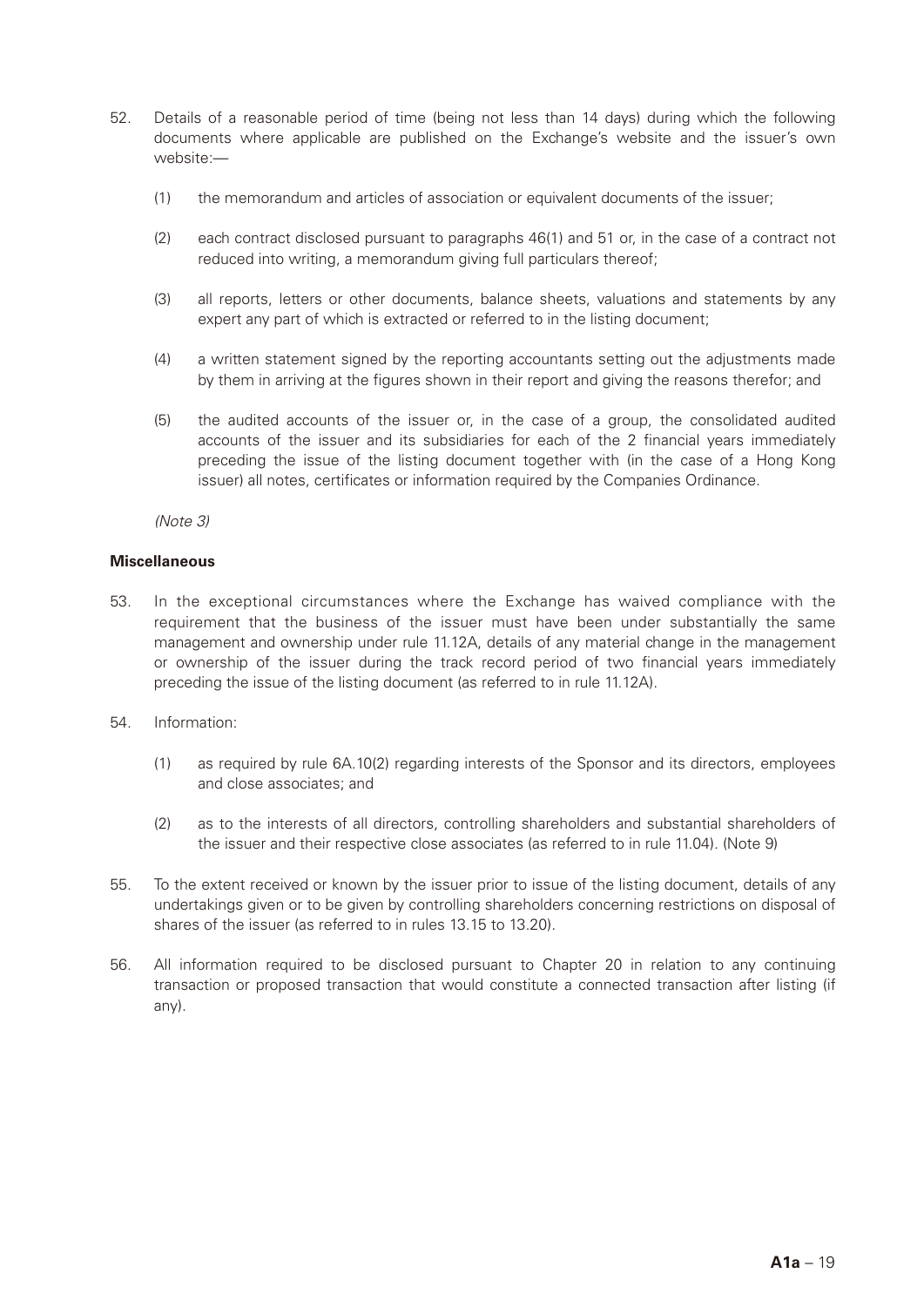## **Additional information on PRC issuers**

#### *(Paragraphs 57 to 68 apply to the PRC issuers only)*

- 57. Where a public or private issue or placing of securities of the PRC issuer other than H shares is being made simultaneously with the issue of H shares in Hong Kong or is proposed to be made as part of such PRC issuer's share issue plan which was approved at the inaugural meeting or any shareholders' meeting of the PRC issuer:—
	- (1) information concerning such securities and such issue or placing, including the information described in paragraphs 11, 15, 17, 20, 22, 25, 48, 49 and 50;
	- (2) a statement of whether or not such issue plan has been approved by China Securities Regulatory Commission or such other competent state council securities regulatory authority and the timetable for the share issues under such plan, and if such plan has not been approved, when such approval is expected;
	- (3) a statement of whether or not the issue in Hong Kong is conditional (in whole or in part) on such issue or placing of securities;
	- (4) a description of the effect on the PRC issuer's statement of business objectives and financial condition (including profit forecast, if any) if such issue or placing of securities is not completed in the manner described in the listing document or if the share issue plan referred to in (2) above is not approved by the expected date;
	- (5) if such securities are not admitted for listing on any stock exchange, a statement of whether there is (or is proposed to be) trading or dealing in such securities on any other authorised trading facility in the PRC;
	- (6) a breakdown of the PRC issuer's shares issued or proposed to be issued; and
	- (7) information concerning each legal person or individual expected to hold domestic shares or foreign shares other than H shares constituting 10 per cent or more of the issued share capital of the PRC issuer upon the completion of such issue or placing of domestic shares or foreign shares other than H shares, and the number of domestic shares or foreign shares other than H shares to be held by each such legal person or individual.
- 58. Where any securities of the PRC issuer are already issued and outstanding:—
	- (1) information concerning such securities, including the information described in paragraphs 11, 23 and 25;
	- (2) if such securities are not admitted for listing on any stock exchange, a statement of whether there is trading or dealing in such securities on any other authorised trading facility in the PRC;
	- (3) a breakdown of the PRC issuer's shares already issued; and
	- (4) information concerning each legal person or individual holding such securities constituting 10 per cent or more of the existing issued share capital of the PRC issuer, and the number of shares held by each such legal person or individual.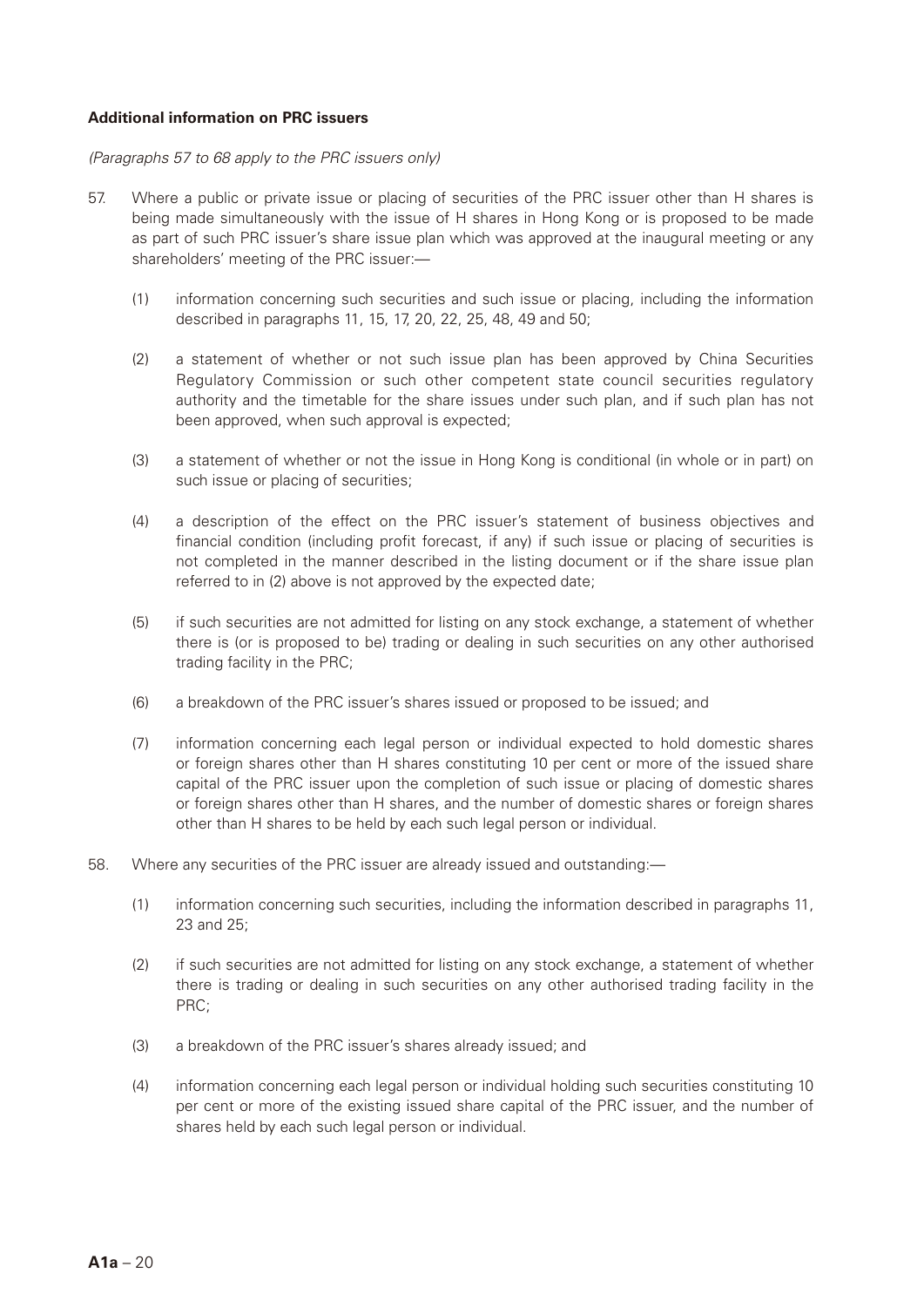- 59. Particulars of the quorum and voting requirements for general meetings of shareholders and for separate meetings of holders of domestic shares and foreign shares (and, if applicable, H shares).
- 60. Particulars of the legal form(s) and enabling PRC law under which the PRC issuer operated at any time during the period under rule 11.12A and prior to its conversion into a joint stock limited company.
- 61. In regard to every company referred to in paragraph 29(1) which is an equity joint venture or which operates as or under a cooperative or contractual joint venture, particulars of the joint venture arrangement including the names of all joint venture partners; their respective capital contributions and percentage interests in the profits, dividends or other distributions of the joint venture; the term of the joint venture; any pre-emptive rights of the joint venture partners and other restrictions on the sale, assignment or transfer of a partner's interest in the joint venture; arrangements concerning the management of the joint venture's business and operations; any special supply, production or licensing arrangements involving any of the joint venture partners; provisions on termination of the joint venture; and any other material terms of the joint venture contract.
- 62. A statement of whether or not the PRC issuer has applied or intends to apply for the status of a sino-foreign investment joint stock limited company (中外合資股份有限公司) and whether or not the issuer is or expects to be subject to the PRC Sino-Foreign Joint Venture Law (中外合資經營企 業法).
- 63. Particulars of the tax rates applicable to the PRC issuer's income or profits during the period under rule 11.12A and in the next 3 years, including any preferential tax rates or exemptions.
- 64. A statement of whether or not the PRC issuer will have sufficient foreign exchange to pay forecasted or planned dividends on H shares and to meet its foreign exchange liabilities as they become due, with particulars of the anticipated sources of such foreign exchange.
- 65. In an appropriately prominent place and manner in the listing document, the statements by the acquirer of shares required to be in a PRC issuer's listing document pursuant to rule 25.39.
- 66. A general statement on the front page of the listing document to the following effect:

"The Company is incorporated, and its businesses are located, in the mainland of the People's Republic of China ("Mainland"). Potential investors in the Company should be aware of the differences in the legal, economic and financial systems between the Mainland and Hong Kong, the Special Administrative Region of the People's Republic of China ("HKSAR") and that there are different risk factors relating to investment in Mainland-incorporated businesses. Potential investors should also be aware that the regulatory framework in the Mainland is different from the regulatory framework in HKSAR and should take into consideration the different market nature of the shares of the Company. Such differences and risk factors are set out in the sections headed ' ' on pages ."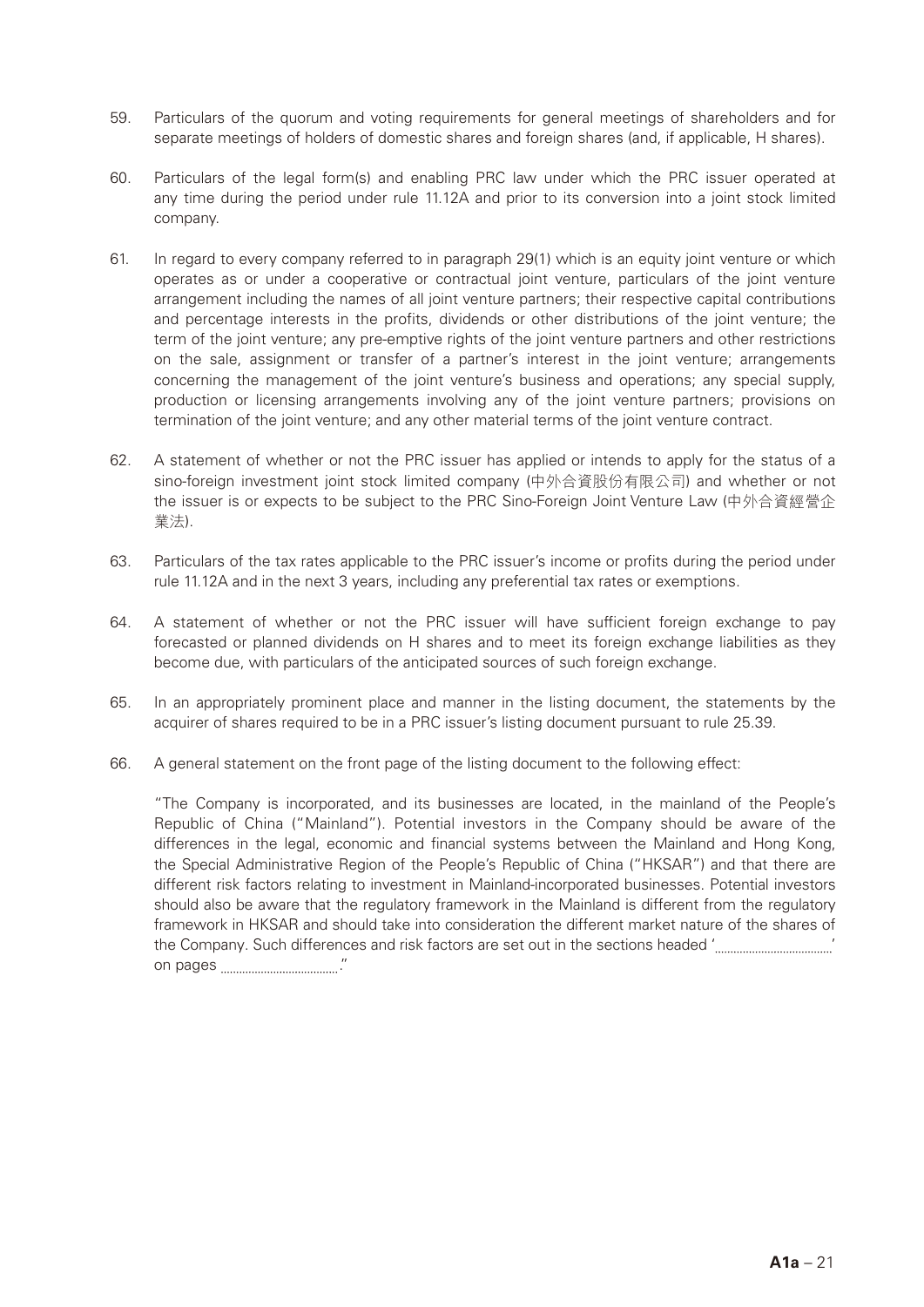- 67. The risk factors section shall include, among other things, a brief description of:
	- (a) the PRC laws and regulations relevant to the business of the PRC issuer;
	- (b) the political structure and economic environment of the PRC;
	- (c) foreign exchange controls in the PRC and the exchange rate risk of the Renminbi;
	- (d) the different regulatory framework for PRC issuers listing outside the mainland of the PRC;
	- (e) specific risk factors related to the business of the PRC issuer and/or its products; and
	- (f) the law(s) governing the resolution of disputes arising from the PRC issuer's articles of association and the transfer of the PRC issuer's shares.
- 68. A description of applicable company law matters including material differences between the requirements of the PRC and of Hong Kong. Such description should include the following:
	- (a) the quorum and voting requirements for general meetings of shareholders and for separate meetings of holders of domestic shares and foreign shares (and, if applicable, H shares);
	- (b) the PRC issuer's ability, by way of a special resolution in a general meeting, to issue, allot or grant up to 20 per cent of its existing share capital in domestic shares and/or foreign shares (and, if applicable, H shares) once every 12 months, without a separate vote by holders of foreign shares;
	- (c) the PRC issuer's ability to issue domestic shares and foreign shares (and, if applicable, H shares) pursuant to a share issue plan adopted at the inaugural meeting of the PRC issuer without a separate vote by holders of foreign shares;
	- (d) any right of action a shareholder may have against directors of the PRC issuer;
	- (e) the special features of arbitration; and
	- (f) the standard of shareholder protection, which is different from that generally available in Hong Kong.

## **NOTES**

- *1 In cases where the directors of the issuer are responsible for part of the listing document, the directors of another company being responsible for the remainder, the statement should be appropriately adapted. In exceptional cases the Exchange may require other persons to give, or join in, the statement of responsibility in which case the listing document should also be modified appropriately.*
- *2 In the case of an issuer which has carried on the same business for more than 2 years immediately preceding the issue of the listing document, application may be made to the Exchange to dispense with the requirements of paragraphs 8, 20(1) and 47, in so far as it relates to interests in the promotion.*